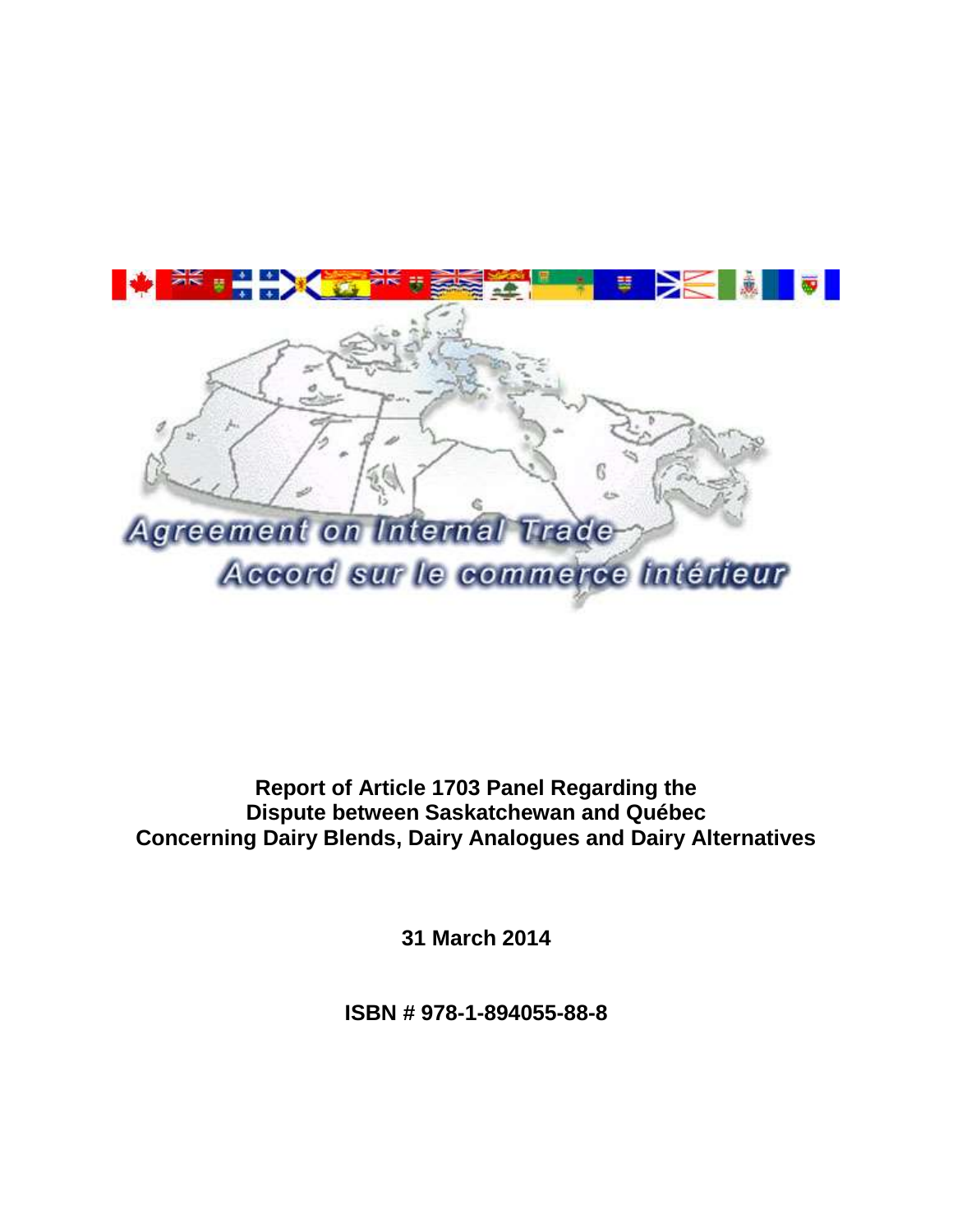#### **TABLE OF CONTENTS**

#### **ABBREVIATIONS**

- **1. INTRODUCTION**
- **2. COMPLAINT PROCESS**
- **3. THE COMPLAINT**
	- **3.1 The Position of the Complainant**
	- **3.2 The Position of the Intervenors**
- **4. THE POSITION OF THE RESPONDENT**
- **5. PANEL FINDINGS**
	- **5.1 The Impugned Provisions**
	- **5.2 The Panel's Jurisdiction**
	- **5.3 Sections 7.1 and 7.2 of the FPA – Compliance with AIT Provisions**
		- **5.3.1 Compliance with Article 401**
		- **5.3.2 Compliance with Article 402**
		- **5.3.3 Compliance with Article 403**
		- **5.3.4 Article 404 – Legitimate Objectives**
	- **5.4 Section 4.1 of the FPA - Compliance with AIT Provisions**
		- **5.4.1 Annex 405.1**
		- **5.4.2 Compliance with Article 403**
		- **5.4.3 Articles 905 and 404 – Exceptions**
- **6. DETERMINATION OF IMPAIRMENT TO TRADE AND INJURY**
- **7. SUMMARY OF PANEL FINDINGS**
- **8. PANEL RECOMMENDATIONS**
- **9. ALLOCATION OF COSTS**
- **10. DISSENTING OPINION**
- **APPENDIX A: Participants in the Panel Hearing**
- **APPENDIX B: Panel's Decision of October 16, 2013**
- **APPENDIX C: Panel`s Order of February 11, 2014**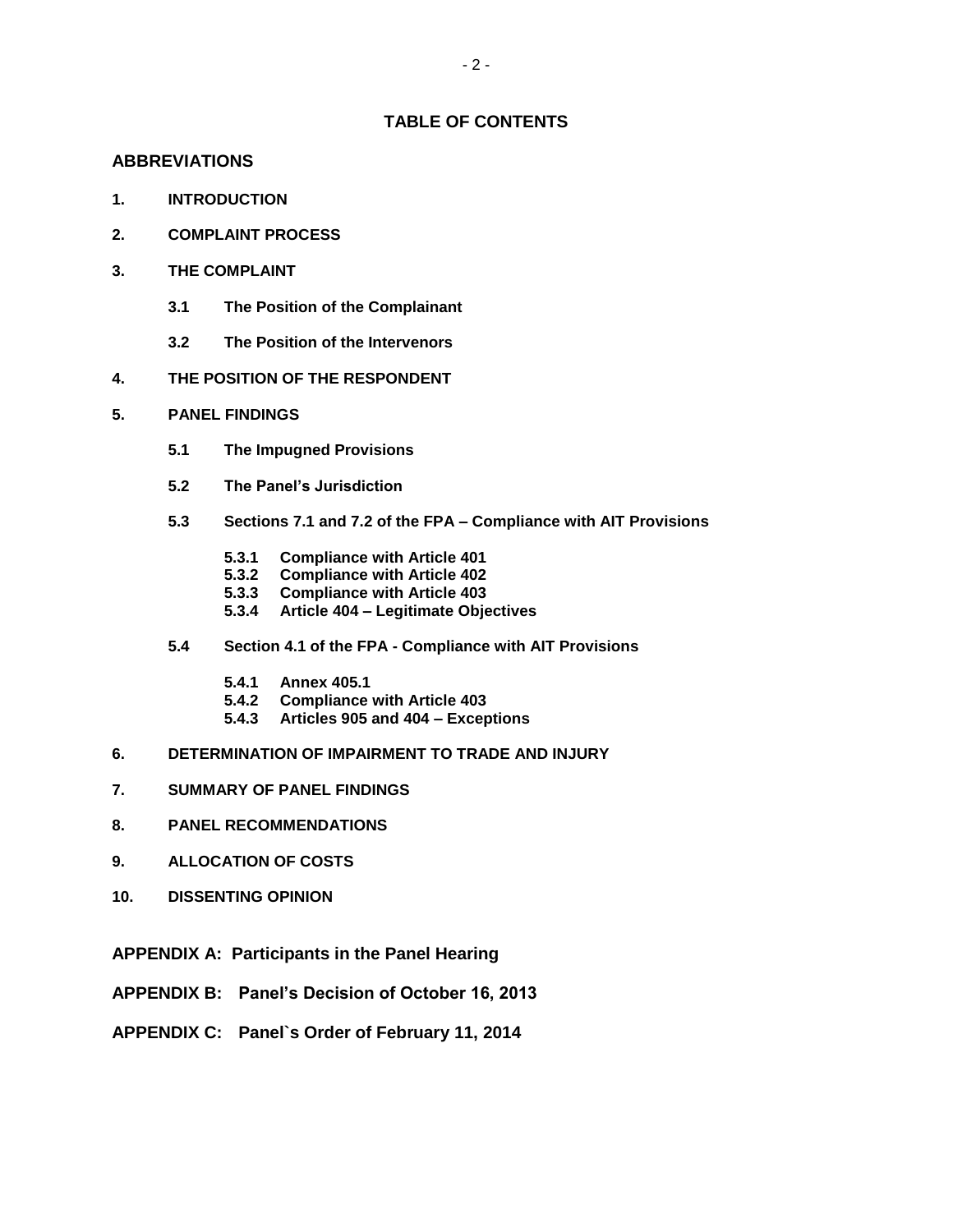# **ABBREVIATIONS**

- AIT Agreement on Internal Trade
- CGSUDT Codex General Standards on the Use of Dairy Terms Codex STAN 206-199
- FPA The Food Products Act, R.S.Q., c. P-29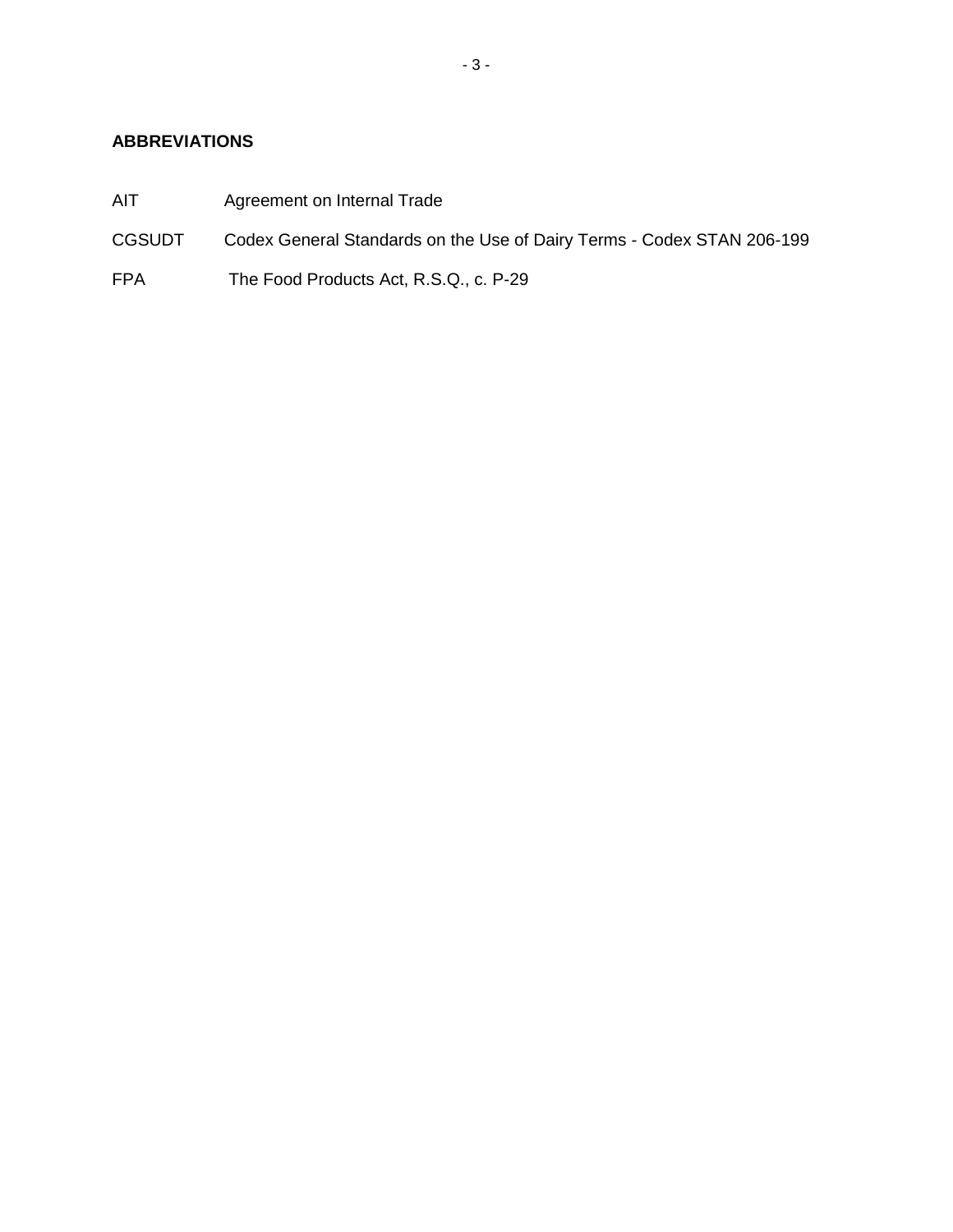#### **1. INTRODUCTION**

The following is a report of a dispute resolution panel (hereinafter the "Panel") established under the terms of Chapter Seventeen (Dispute Resolution Procedures) of the Agreement<sup>1</sup> on Internal Trade (hereinafter the "AIT").

The AIT was entered into in 1995 by the Government of Canada, ten (10) provincial governments and two (2) territorial governments to "*reduce and eliminate to the extent possible the free movement of persons, goods, services and investments within Canada and to establish an open, efficient and stable domestic market.*" All government parties to the AIT recognize and agree that enhancing trade and mobility within Canada would contribute to the attainment of this goal.

The Panel was established to address a dispute (the "Dispute") brought forward by Saskatchewan (hereinafter the "Complainant") against Quebec (hereinafter the "Respondent") regarding access to the Quebec market for certain products known as dairy analogues, products made from oilseeds and other vegetable oils and which are vegetable-based alternative to dairy products (hereinafter "Dairy Analogues"), and dairy blends, products made from a mixture of dairy and non-dairy ingredients which together resemble a dairy product (hereinafter "Dairy Blends"). Each of British Columbia, Alberta and Manitoba joined the Complainant as Intervenors (hereinafter the "Intervenors").

For the purposes of this report, Dairy Blends and Dairy Analogues will be collectively referred to as "Dairy Alternatives" and the Complainant, the Respondent and the Intervenors will collectively be referred to as the "Disputing Parties" or the "Parties".

The complaint pertains to restrictions on the trade of Dairy Alternatives. The Complainant alleges that certain provisions (collectively referred to as "Measures" and individually as "Measure") of the Respondent which are found in The *Food Products Act*, R.S.Q., c. P-29 (the "FPA") and the associated *Regulations Respecting Food*, R.S.Q., c. P-29, R.1 (the "Regulations") are barriers to the trade of Dairy Alternatives in Canada.

On January 23, 2012, in accordance with Article 1702.1 of the AIT, the Complainant along with two of the Intervenors (British Columbia and Manitoba) requested consultations with the Respondent. On April 4, 2012, in-person consultations were held between representatives of all Parties to this Dispute. On June 17, 2013, the Complainant formally requested the establishment of a Panel in accordance with the provisions of paragraph 1 of Article 1703 of the AIT. Each of the Intervenors provided the required notice advising of their intention to join the Panel proceedings as an Intervenor.

The Panel was duly established in accordance with the provisions of the AIT. Its terms of reference, generally, are to examine whether certain provisions of the FPA and the Regulations are inconsistent with the provisions of Articles 401, 402 and 403 of the AIT and if so, whether the Respondent's Measures amount to legitimate objectives within the meaning of Article 404 of the AIT.

<sup>1</sup> The *Agreement on Internal Trade*; Entered into force July 1, 1995. Unless otherwise specified, "Article" and "Annex" refer to the articles and annexes of the *Agreement*. A consolidated version of the Agreement is available at www.ait-aci.ca.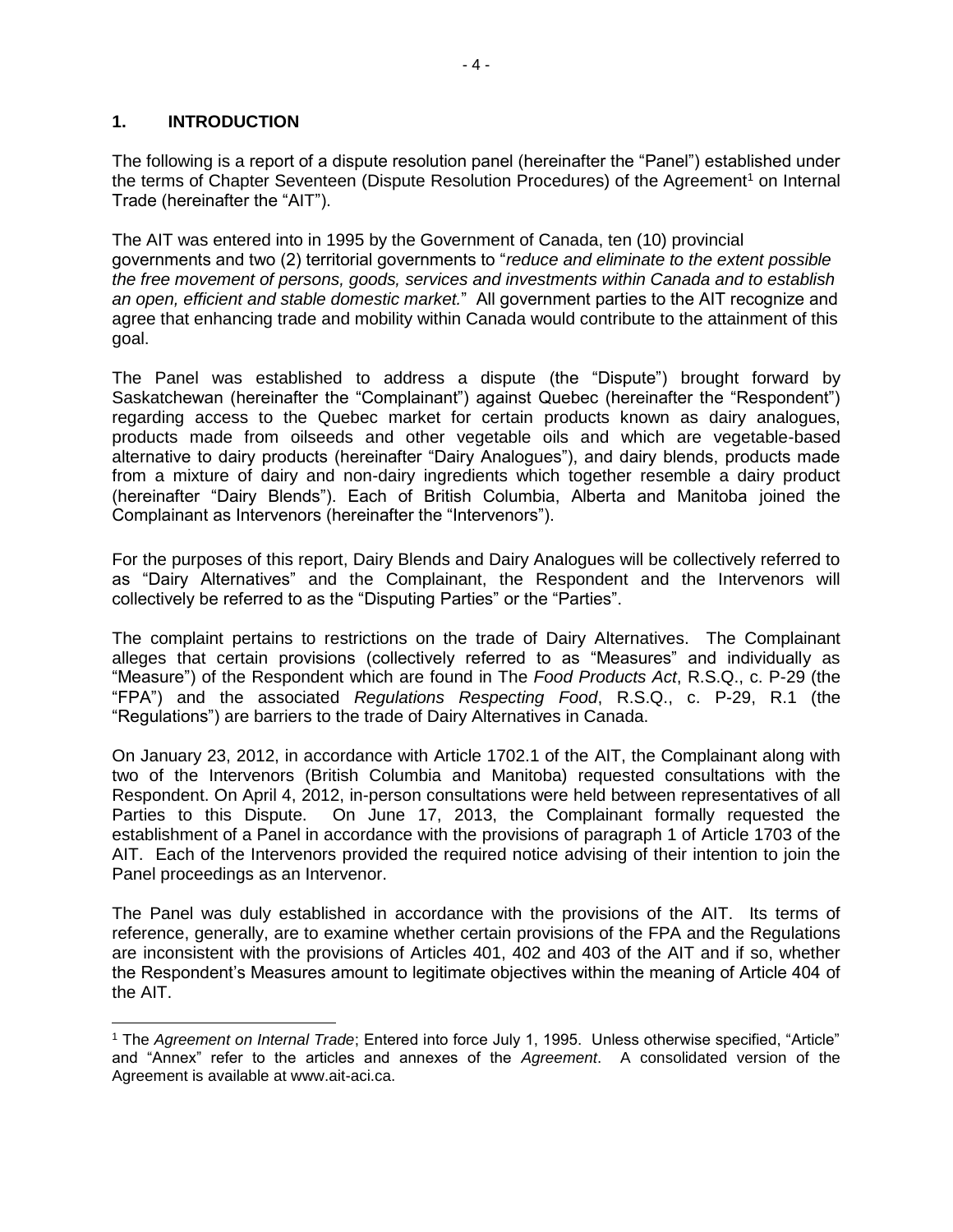As provided for in paragraph 3 of Article 1706 (Report of Panel) of the AIT, this Panel Report contains:

- (a) findings of fact;
- (b) a determination, with reasons, as to whether the measures in question are inconsistent with this Agreement;
- (c) a determination, with reasons, as to whether the measures have impaired or would impair internal trade and have or would have caused injury; and
- (d) recommendations, if requested by a disputing Party, to assist in resolving the dispute.

#### **2. THE COMPLAINT PROCESS**

By way of background, the complaint which is the subject of this Report originated in 2012. Consultations, in accordance with Article 1702.1 of the AIT, were held initially between British Columbia, Saskatchewan and Québec<sup>2</sup> with Manitoba participating in the consultations as an interested party $3$ 

The consultation process did not lead to a negotiated settlement amongst the Parties and on June 17, 2013, the Complainant formally requested the establishment of a Panel in accordance with the provisions of paragraph 1 of Article 1703 of the AIT. Article 1703 (9.1) of the AIT provides that any party with a substantial interest in a dispute is entitled to join panel proceedings as an Intervenor. Each of British Columbia, Alberta and Manitoba provided the required notice of their intent to join the panel proceedings and filed written submissions in support of the Complainant's position in this matter.

On September 19, 2013, Bill 56 entitled "*Loi modifiant la Loi sur les produits alimentaires*" <sup>4</sup> (hereinafter « Bill 56 ») was introduced into the National Assembly of Québec. On September 24, 2013, the Respondent formally requested that the proceedings related to the Dispute be suspended until such time as Bill 56 was enacted by the National Assembly of Québec. This request was opposed by the Complainant and each of the Intervenors.

As a result of the request, and the opposition thereof, a pre-hearing conference (via telephone) was held on October 7, 2013. During the pre-hearing conference the Panel heard arguments relating to the Respondent's request for suspension of the proceedings as well as arguments put forth by each of the Complainant and Respondent in regard to filing of further written submissions. On October 16, 2013, the Panel issued its decision<sup>5</sup> on the issues raised during the pre-hearing conference.

Following the exchange of submissions provided for in the AIT, including the additional written submissions filed by each of the Complainant and Respondent in accordance with the Panel's

 $\overline{a}$ 

<sup>2</sup> Letter from Janna Jessee, Internal Trade Representative, British Columbia, to Marie-Andrée Marquis, Advisor, Commercial Policy, Québec, dated January 23, 2012; Letter from Nadette Schermann, Internal Trade Representative, Saskatchewan, to Marie-Andrée Marquis, Advisor, Commercial Policy, Québec, dated January 23, 2012;

<sup>3</sup> Letter from Alan Barber, Internal Trade Representative, Manitoba, to Anna-Maria Magnifico, Executive Director, Internal Trade Secretariat, dated January 25, 2012

<sup>4</sup> Loi modifiant la Loi sur les produits alimentaires : Bill 56, Québec National Assembly, first session, fortieth legislature

<sup>5</sup> See decision attached as Appendix B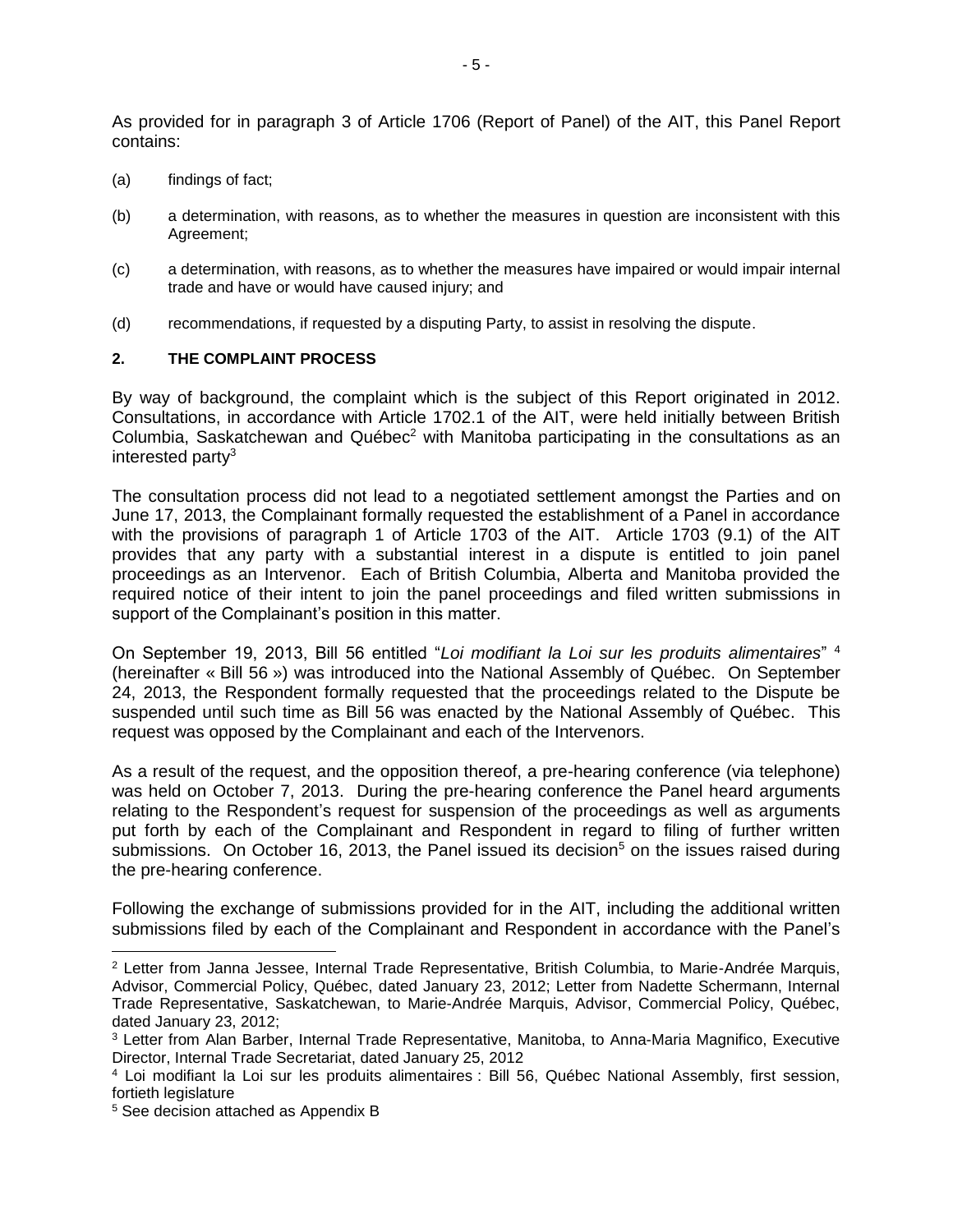decision of October 16, 2013, a hearing of the Panel, which was open to the public, was held in Quebec City, Quebec on January 8, 2014 (the "Hearing").

During the course of the Hearing, the Panel heard oral submissions from each of the Disputing Parties.

#### **3. THE COMPLAINT<sup>6</sup>**

 $\overline{a}$ 

#### **3.1 The Complainant's Position**

The Complaint pertains to restrictions on trade of Dairy Alternatives. The Complainant challenges certain provisions of the FPA, more particularly sections 7.1, 7.2 and 4.1 thereof, on the basis that such measures are contrary to the interests of inter-provincial trade and that they contravene the Respondent's commitments pursuant to the AIT.

The Complainant claims breaches of the General Rules contained in Chapter Four of the AIT, more particularly:

- A breach of the provisions of Article 401 (Reciprocal Non-Discrimation) on the basis that by prohibiting the sale, manufacture and marketing of Dairy Alternatives in the Québec market, the Respondent discriminates in favour of Québec dairy producers and processors;
- A breach of the provisions of Article 402 (Right of Entry and Exit) on the basis that the Respondent's prohibition of the sale of Dairy Alternatives within Québec acts as a barrier to the movement of Dairy Alternatives into and across Québec and the Respondent's prohibition on the manufacture of Dairy Alternatives restricts the possible export of Dairy Alternatives by manufacturers in Québec; and
- A breach of the provisions of Article 403 (No Obstacles) on the basis that the Québec FPA provisions are an ongoing impediment to internal trade in Dairy Alternatives which, by reason of the size of the Québec market, results in a decrease of the Canada-wide demand for Dairy Alternatives and a hindrance in innovation, by reason of the fact that expected return from innovation in the Dairy Alternatives market is greatly diminished.

The Complainant submits that the Respondent's FPA provisions impact the entire chain of value-adding participants in the market (such as growers of oilseed and other oil-producing crops, oilseed crushers and oil producers) and not just the final producers and manufacturer of the Dairy Alternatives themselves. Furthermore, the Complainant alleges that as a result of the prohibitive measures within the FPA, consumers in Quebec and elsewhere in Canada have been deprived of choice and access to products.

The Complainant contends that the impugned provisions of the FPA are inconsistent with the provisions of each of Articles 401, 402 and 403 of the AIT and are not permissible as legitimate objectives under Article 404.

The Respondent, in its written submission to the Panel dated September 23, 2013, raised the issue of the Panel's jurisdiction to rule on the provisions of section 4.1 of the FPA. The

<sup>6</sup> Saskatchewan's Complaint is more fully described in i) Letter to the Internal Trade Secretariat dated June 17, 2013; and ii) in Saskatchewan's written submissions to the Panel dated August 8, 2013 and November 15, 2013;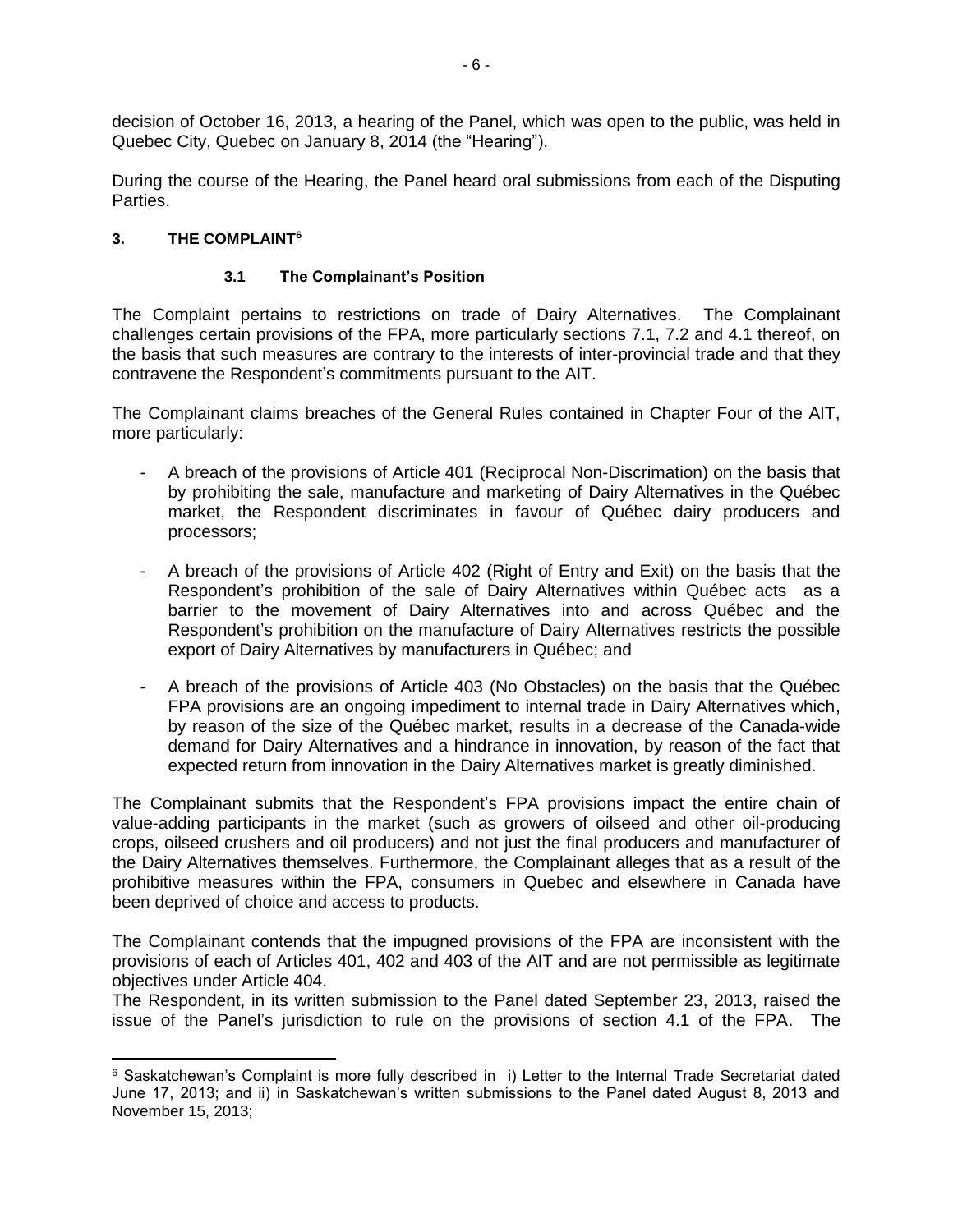Complainant addressed this matter in its supplemental written submission to the Panel dated November 15, 2013 and set out the following arguments in support of its opposition to the Respondent's challenge of the Panel's jurisdiction to rule on section 4.1 of the FPA:

- the Panel has jurisdiction to rule on the compliance of section 4.1 of the FPA because the broad language used in the request for consultations (restriction on the manufacture and sale of Dairy Alternatives) includes the restrictions on the manner and method of sale and as such the request for consultations can easily be read to include the labelling and blending provisions;
- there is no hindrance to the Panel's jurisdiction to rule on the compliance of section 4.1 of the FPA by reason of the fact that the Complainant's Request for Panel expressed its complaint as "*The measures of complaint relate to the restrictions on the manufacture, sale and marketing of oil-based dairy blends and analogues within the Province of Quebec. In particular, the measures include Quebec's Food Products Act....and the Regulation respecting food* ...." and this encompasses the labelling provisions;
- the Respondent was able to make thorough and fulsome submissions on the issue of the compliance of section 4.1 of the FPA with the provisions of the AIT and the Respondent has suffered no prejudice

The Complainant further argued that this matter was a proper matter for the exercise of the Panel's discretion pursuant to Rule 55 of Annex 1705(1) of the AIT, in favour of an unequal apportionment of Operational Costs in favour of the Complainant and the Intervenors. The arguments raised by the Complainant are that the Respondent had, or should have had, longstanding knowledge that its measures were non-compliant with the AIT given the fact that: a) two (2) previous panel, in other matters, having ruled that similar measures pertaining to Dairy Alternatives were non-compliant; b) despite the non-compliance of its measures having been brought to the Respondent's attention in excess of a year prior to the Hearing, the measures were not yet repealed or amended at the time of the Hearing.

The Complainant asked the Panel to find that $7$ :

- 1. Sections 4.1, 7.1 and 7.2 of the FPA, alongside the compositional formulas for Dairy Alternatives provided for in the Regulations, abrogates Québec's commitments under the AIT, Articles 401, 402, and 403, as well as the commitments in Chapter 9.
- 2. The Measures do not serve a "legitimate objective";
- 3. In the alternative, if the Measures do serve a "legitimate objective", they cannot be justified under Articles 404(b)-(d) and Article 905 of the AIT.

and requested from the Panel the following recommendations<sup>8</sup>:

- 1. That the Respondent repeal or amend the Measures to bring them into compliance with the AIT by no later than the end of 2013;
- 2. That until such repeal or amendment is effected, the Respondent neither enforce the Measures or prosecute any persons for contravening them;

<sup>7</sup> Saskatchewan written submission dated August 8, 2013, paragraph 117, page 38;

<sup>8</sup> Ibid, paragraph 118, page 38;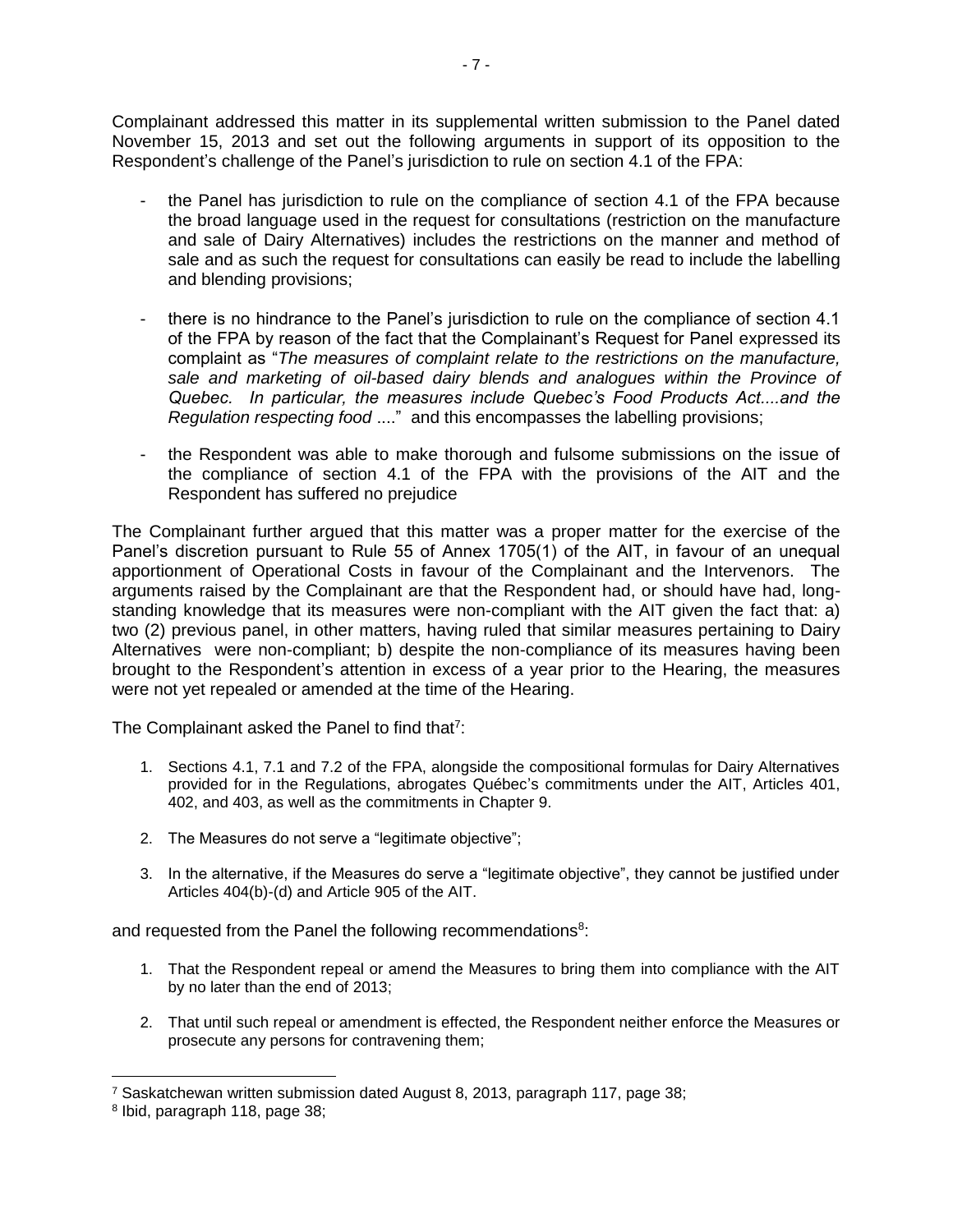3. That the Respondent refrain from enacting any further measures that would limit the sale, manufacture, and marketing of Dairy Alternatives within the province.

#### **3.2 The Positions of the Intervenors**

In their written submission, each of Alberta<sup>9</sup>, British Columbia<sup>10</sup> and Manitoba<sup>11</sup> expressed their full agreement with and support of the Complainant's contentions regarding the effect of the provisions of sections 7.1 and 7.2 of the FPA. They as well endorsed the Complainant's submission that the Panel should exercise its discretion and that Operational Costs should be apportioned substantially to the Respondent.

As for the effect of the provisions of section 4.1, each of Alberta and British Columbia stated at the Hearing that they had no position on the issue<sup>12</sup> whereas Manitoba endorsed the position taken by the Complainant.<sup>13</sup>

At the Hearing, Alberta concluded its argument by asking the Panel to rule on the provisions of 7.5 of the FPA, in addition to the provisions of 7.1 and 7.2 of that Act, and also on sections 11.9.1, 11.9.2 and 11.9.4 of the Regulations<sup>14</sup>. These requests were made of the Panel despite there being no request for relief pertaining to section 7.5 of the FPA nor to sections 11.9.1, 11.9.2 and 11.9.4 of the Regulations expressed in Alberta's written submissions of August 29, 2013. In fact, in its written submission<sup>15</sup>, Alberta expressly supports paragraphs 117 and 118 of the Saskatchewan written submission.<sup>16</sup>

#### **4. THE POSITION OF THE RESPONDENT<sup>17</sup>**

In regard to sections 7.1 and 7.2 of the FPA, the Respondent simply took the position that such measures were consistent with the provisions of the AIT. It advised the Panel that Bill 56, once passed, would repeal sections 7.1 and 7.2 of the FPA but maintained that the Respondent has, and always has had, the right to adopt and maintain those Measures. The Respondent also stated that draft regulations were being prepared to effect necessary adjustments to ensure conformity once sections 7.1, 7.2 and 40 b.1 and b.2 of the FPA were repealed.<sup>18</sup>

The Respondent argued that that part of the Complaint which dealt with section 4.1 of the FPA should be dismissed because the issue of labelling rules was not addressed either during the consultations or in the request to establish the Panel. The Respondent argued that as such, the Panel did not have the jurisdiction to make a ruling on the compliance of section 4.1 with the provisions of the AIT.

<sup>9</sup> Alberta's position is more fully described in Alberta's written submission to the Panel dated August 29, 2013

<sup>10</sup> British Columbia's position is more fully described in British Columbia's written submission to the Panel dated August 28, 2013;

<sup>&</sup>lt;sup>11</sup> Manitoba's position is more fully described in Manitoba's written submission to the Panel dated August 28, 2013;

<sup>&</sup>lt;sup>12</sup> Transcript of the Proceedings, page 97 and page 104

<sup>13</sup> Ibid page 101

<sup>14</sup> Ibid page 92 - 93

<sup>15</sup> Supra, note 9, paragraphs 14 and 15, page 6

<sup>16</sup> Supra note 7;

<sup>&</sup>lt;sup>17</sup> Quebec's Response is more fully described in its written submissions to the Panel dated September 23, 2013 and December 19, 2013;

<sup>&</sup>lt;sup>18</sup> Québec written submissions dated Sept 23, 2013 paragraphs 4-7, pages 4 and 5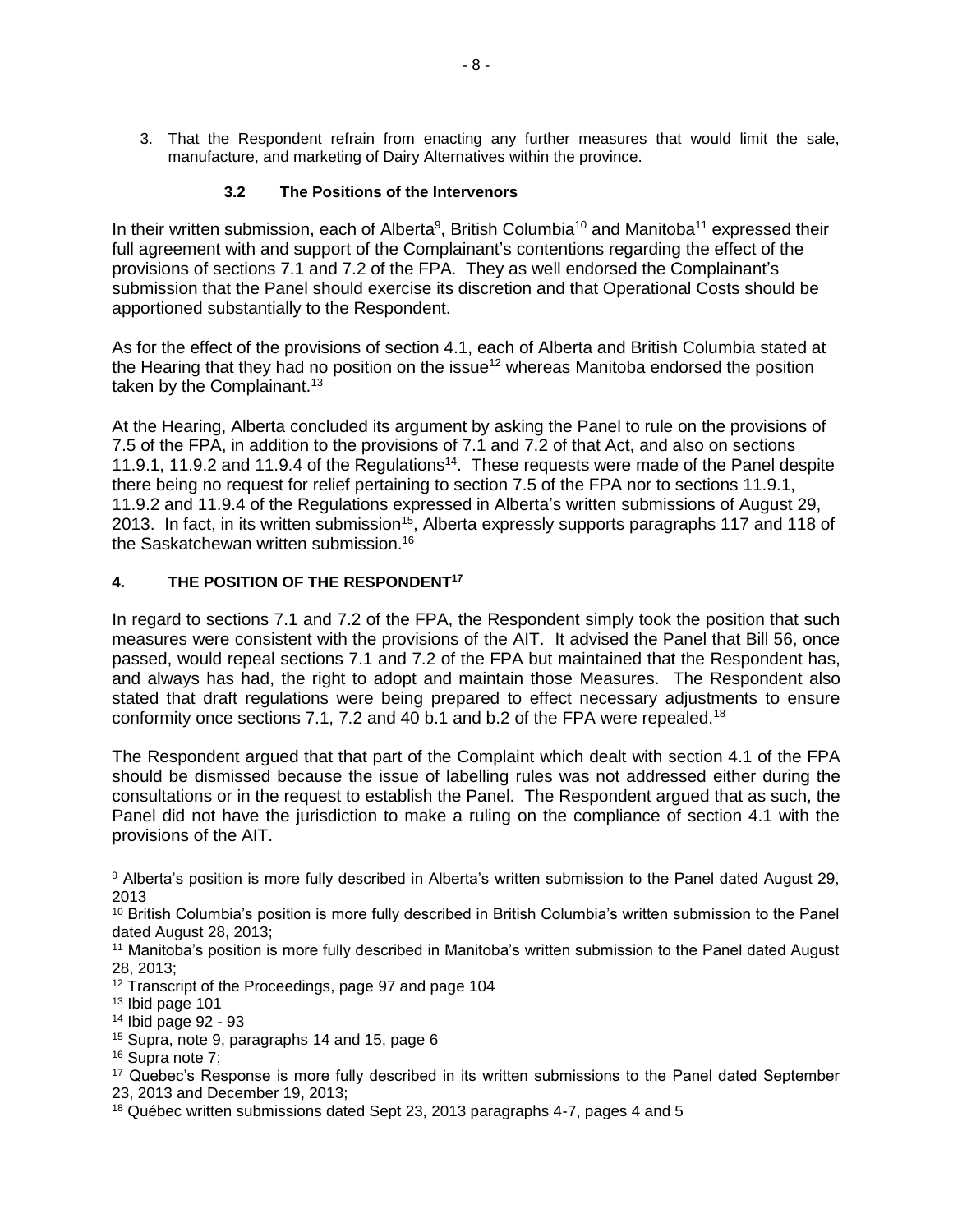In the alternative, the Respondent took the position that if the Panel did seize itself of that part of the Complaint relating to labelling, section 4.1 is compliant with and not contrary to any provision in the AIT. More particularly, the Respondent maintained that section 4.1 is not inconsistent with its obligations under the AIT by reason of the fact that it is consistent with an international standard, as recommended in paragraph 17 of Annex 405.1 of the AIT Alternatively, the Respondent argued that section 4.1 is permissible pursuant to Article 404 of the AIT and that the analysis of the legitimate objectives under Article 404 must take into account the provisions of Article 905, which relates to Parties' right to establish technical measures.

The Respondent argued that the Complainant had failed to show injury to any party as a result of the Respondent maintaining section 4.1 of the FPA.

The Respondent argued as well that there was no basis or justification for an unequal apportionment of Operational Costs in favour of the Complainant and the Intervenors. The Respondent submitted that the period of time between consultations and the request to establish a panel is irrelevant and that the mere fact that a Party does not amend impugned provisions shortly after a request for consultations is issued is not a basis for an unequal apportionment of Operational Costs. The Respondent argued, as well, that long-standing knowledge that its measures were or could be non-compliant could not be imputed to it as this Panel is not bound by reports issued by previous panels and the conclusions drawn by previous panels in matters dealing with altogether different measures would not, as a matter of course, apply the Respondent's provisions which are being challenged in this matter.

#### **5. PANEL FINDINGS**

### **5.1 The Impugned Provisions**

The Complainant and each of the Intervenors allege that various provisions found in the Respondent's FPA are barriers to the trade of Dairy Alternatives in Canada.

While during the scope of its oral argument before the Panel, the Complainant argued that several provisions of the FPA were inconsistent with the Respondent's commitments pursuant to the AIT, in its written submission to the Panel, the Complainant sought from the Panel, inter alia, a finding that:

"*ss. 4.1, 7.1 and 7.2 of the FPA, alongside the compositional formulas for Dairy Alternatives provided in the Regulations, abrogates Québec's commitments under the AIT, Articles 401, 402 and 403, as well as the commitments in Chapter 9*." <sup>19</sup>

As previously noted, each of the Intervenors expressed their full agreement and support the Complainant's contentions regarding the effect of the provisions of sections 7.1 and 7.2 of the FPA. As for the effect of the provisions of section 4.1, each of Alberta and British Columbia stated that they had no position on the issue<sup>20</sup> whereas Manitoba endorsed the position taken by the Complainant.<sup>21</sup> At the Hearing, Alberta concluded its argument by asking the Panel to

 $\overline{a}$ 

<sup>19</sup> Supra, note 7, paragraph 117(1)

<sup>20</sup> Supra, note 12 page 97, page 104

<sup>21</sup> Supra, note 13 page 101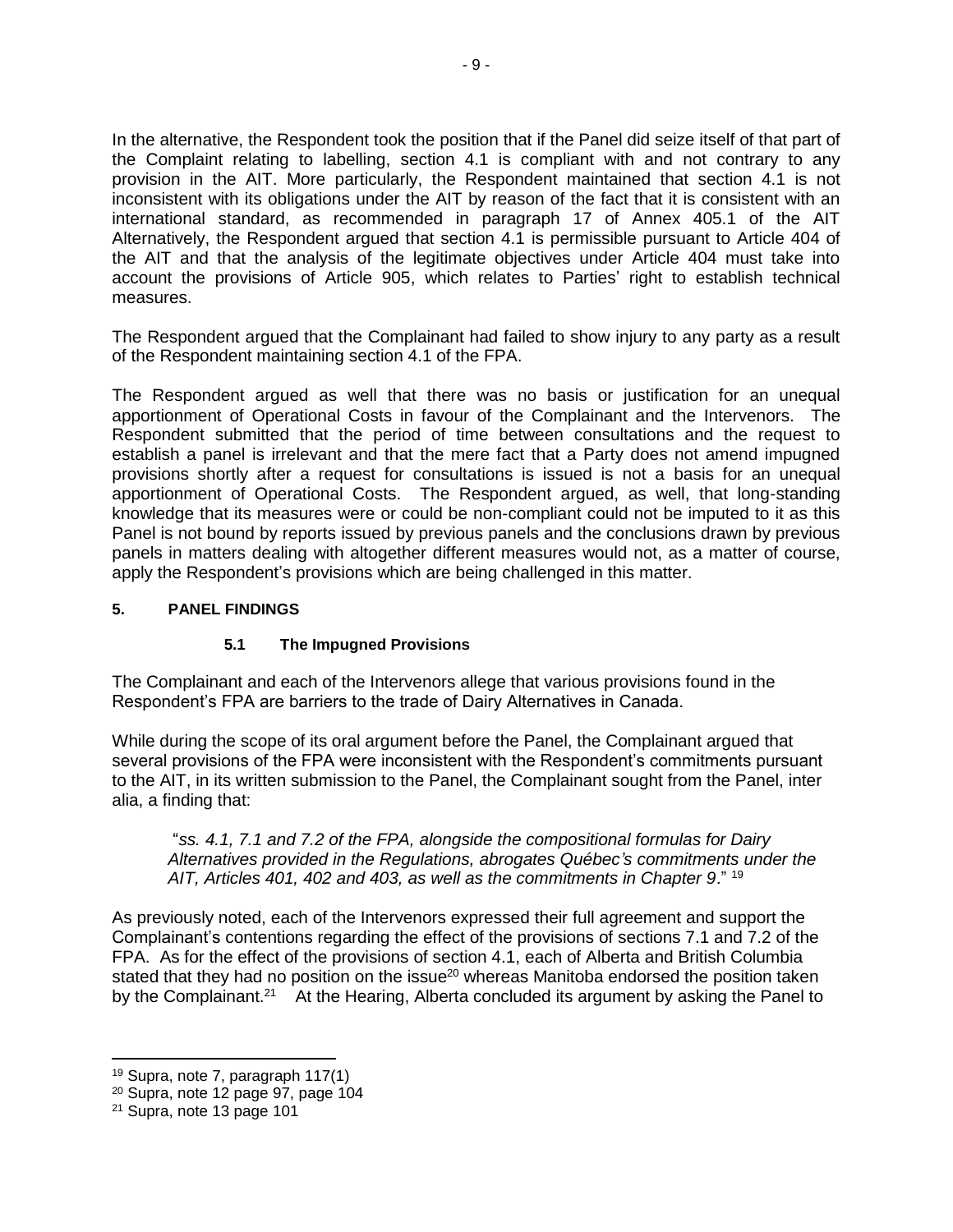rule on the provisions of 7.5 of the FPA, in addition to the provisions of 7.1 and 7.2 of that Act, and also on sections 11.9.1, 11.9.2 and 11.9.4 of the Regulations<sup>22</sup>.

While the Respondent maintains that sections 7.1 and 7.2 of the FPA are consistent with and not contrary to the AIT and that the Respondent has always had the right to adopt and maintain such measures, it did advise the Panel that on September 19, 2013, Bill 56 was tabled in the Quebec National Assembly and that, once passed, sections 7.1 and 7.2 of the FPA would be repealed. The Respondent also represented to the Panel that once repeal of the provisions of sections 7.1 and 7.2 was effected, the composition standards set out in the Regulations and matters incidental to sections 7.1 and 7.2 which are in the Regulations would be repealed and/or amended<sup>23</sup>.

The Respondent contends that the lifting of the prohibitions contained in section 7.1 and 7.2 of the FPA should not be construed as an admission by the Respondent that such provisions are contrary to the AIT but makes no further argument in defence of the impugned provisions.

The tabling of Bill 56 is heralded as a positive development by the Complainant and the Intervenors. They argue, however, that there has been no progress on the Bill since it was introduced into the Québec National Assembly, there is no guarantee as to when and if it will be adopted and that Bill 56, even if passed, is not sufficient to address all the issues raised by the Complainant.

The impugned provisions are in force until such time as they are repealed. While the Panel, like the Disputing Parties, view Bill 56 as a positive element in the resolution of the Dispute amongst the Parties, the tabling of Bill 56 does not relieve this Panel of the obligation to rule on the Complaint which is properly before it.

# **5.2 The Panel's Jurisdiction**

The full inclusion of food and agricultural measures into the AIT was effected by the Eleventh Protocol of Amendment on November 8, 2010 and the introduction of the new Chapter Nine to the AIT. It warrants noting that there is no dispute as to whether Dairy Alternatives are subject to the AIT and they have been identified as a measure within the jurisdiction of the AIT and in particular, Chapter Nine thereof.

The issue of the Panel's jurisdiction was raised by the Respondent in relation to section 4.1 of the FPA, which reads as follows:

- *4.1 In addition, no person shall*
- *(1) Use the words "milk", "cream", "butter", "cheese" or a derivative of any of those words to designate a dairy product substitute;*
- *(2) Use any words, trademarks, names or images that evoke the dairy industry to designate a dairy product substitute.*

More particularly, the Respondent contends that this Panel lacks the jurisdiction to make any ruling or finding in regard to the provisions of section 4.1, because the issue of section 4.1 was not raised by the Complainant in the request for consultations or in the request to establish the Panel.

<sup>22</sup> Supra, note 12 page 92 - 93

<sup>23</sup> Supra, note 12 page 159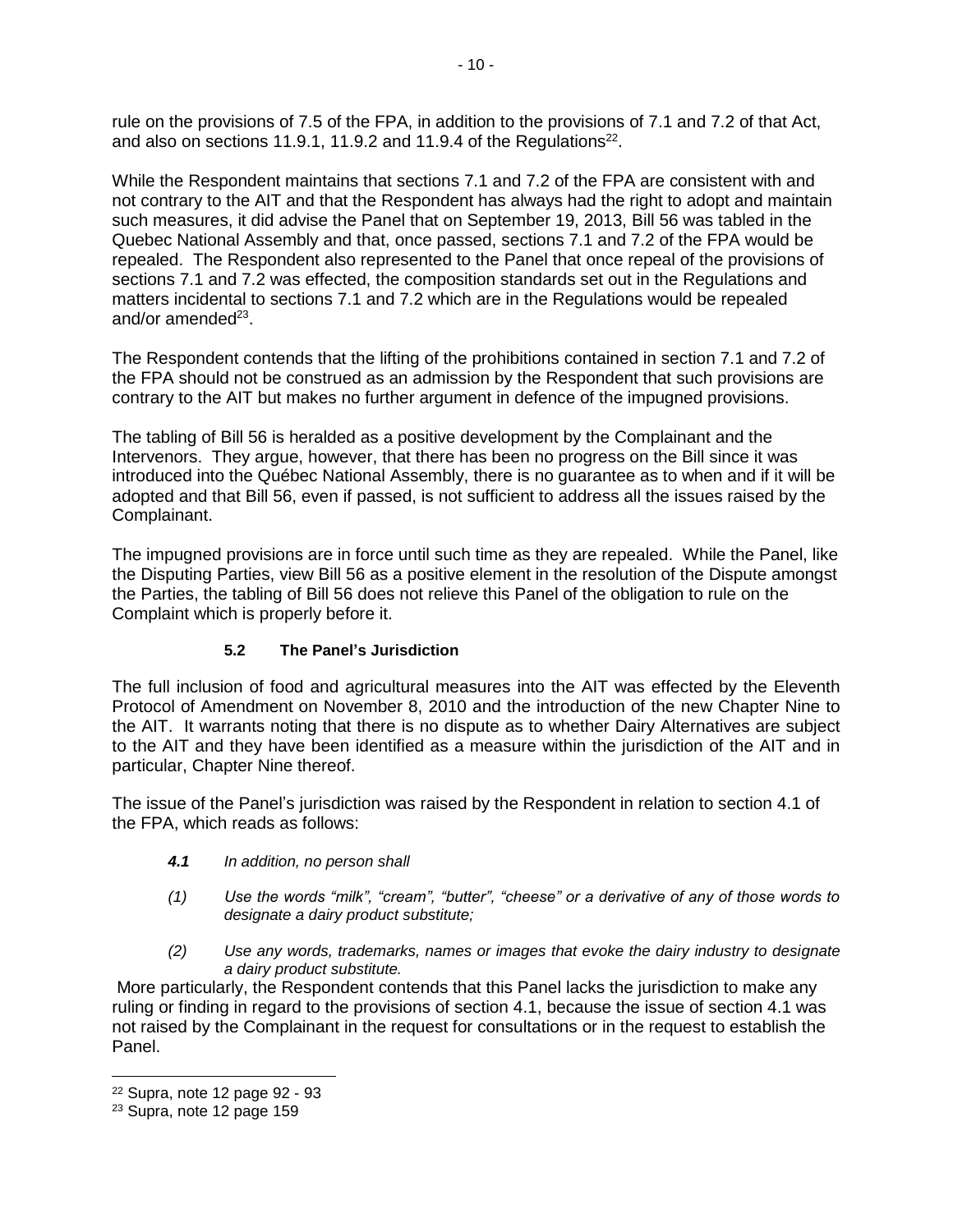The AIT contemplates that that disputing Parties go through an extensive consultation process prior to a matter being put before a panel<sup>24</sup>. While these two steps in the process must be examined as a whole, they are nonetheless distinct steps in the process with very different objectives.

Chapter Seventeen of the AIT contains the Dispute Resolution Procedures. Article 1702.1 governs the consultations between disputing parties. Paragraph 1 of Article 1702.1 provides as follows:

#### *Article 1702.1: Consultations*

1. *Subject to Article 1707.3 (Removal of Dispute Resolution Privileges), a Party that considers that a measure of another Party is or would be inconsistent with that other Party's obligations under this Agreement may request consultations with that other Party by delivering written notice to that other Party, to all other Parties and to the Secretariat. The notice shall specify the actual or proposed measure complained of, the relevant provisions of this Agreement and provide a brief summary of the complaint.* (the underlining is ours)

In its request for consultations dated January 23, 2012, Saskatchewan wrote the following:

### *"Measure Complained of:*

*The measures complained of related to the restrictions on the manufacture and sale of dairy blends and analogues within the province of Québec...*

### *Summary of the Complaint:*

*It is Saskatchewan's view that the Québec prohibitions on the manufacture and sale of dairy blends and analogues in the Québec Food [Products] Act and Regulation Respecting Food provide limited access to the dairy blend market and are in contravention of the AIT. If during the course of consultation we conclude that other Québec measures or AIT Articles are relevant to this complaint, we will draw them to your attention."* (the underlining is ours)

If the consultations amongst the disputing parties do not result in a negotiated settlement of the issues, the party who initiated the consultations may make a request for a panel to be established, in accordance with the provisions of Article 1703, the relevant part of which is the following:

### *Article 1703: Request for Panel*

- *1. Where the matter in question has not been resolved to the satisfaction of the Initiating Party or to the satisfaction of a Consulting Participant, the Initiating Party and Consulting Participant jointly, may make a written request to the Secretariat, with a copy to the Committee, to establish a Panel. No request to establish a Panel may be made sooner than 120 days after the Initiating Party delivered a request for consultations to the Replying Party pursuant to Article 1702.1(1).*
- *2. ...*

 <sup>24</sup> See Articles 1702.1 and 1703 of the AIT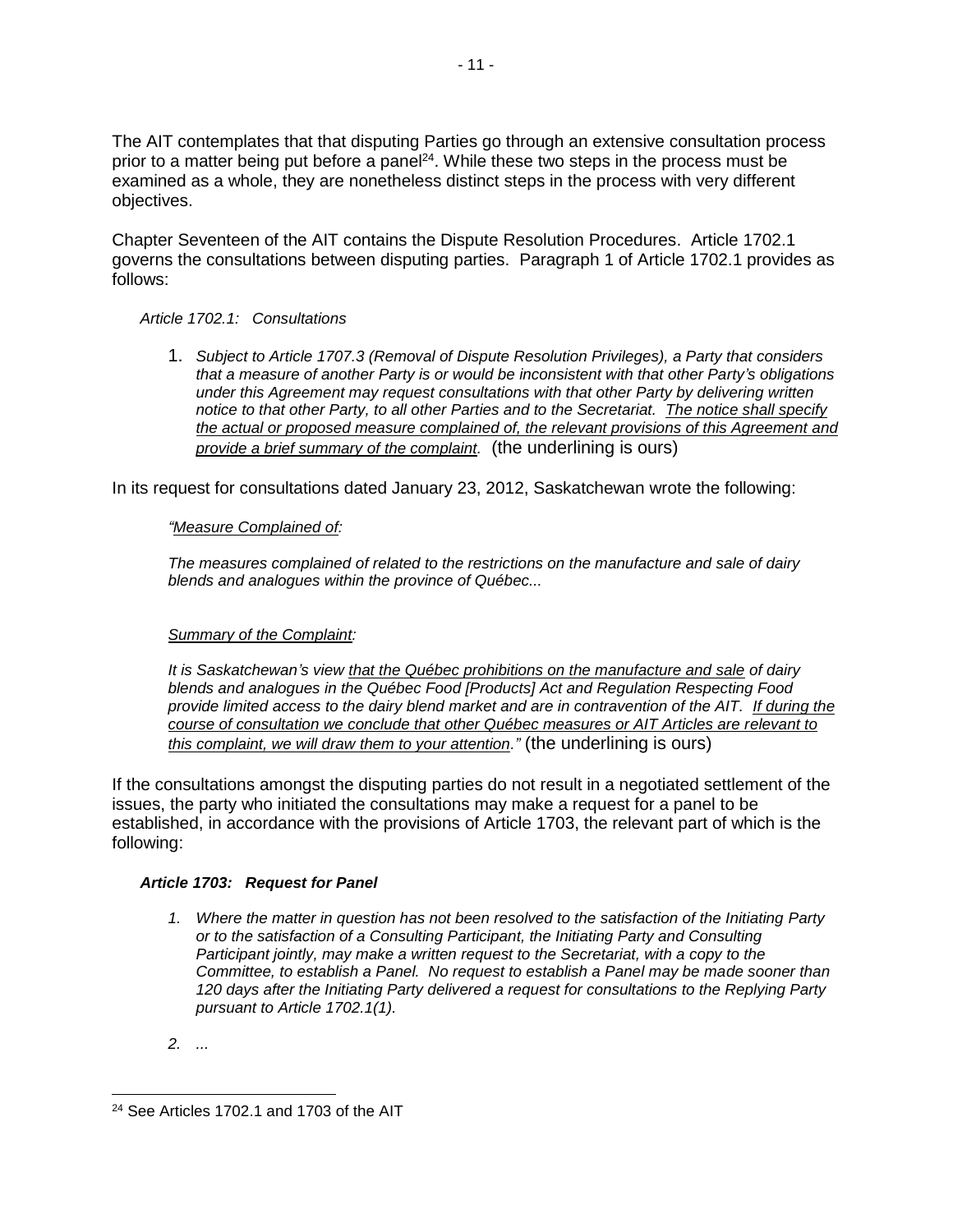- *3. A request to establish a panel shall:*
	- *(a) specify the actual or proposed measure complained of;*
	- *(b) list the relevant provisions of this Agreement;*
	- *(c) provide a brief summary of the complaint;*
	- *(d) explain how the measure has impaired or would impair internal trade; and*
	- *(e) identify the actual or potential injury or denial of benefit caused by the actual or proposed measure.*

By letter to the Internal Trade Secretariat dated June 17, 2013 $^{25}$ , the Complainant framed its request for panel as follows:

*"The measures of complaint relate to the restrictions on the manufacture, sale, and marketing of oil-based dairy blends and analogues within the Province of Québec. In particular, the measures include Quebec's Food Products Act, R.S.Q., c. P-29 and the Regulation respecting food, R.S.Q. c. P-29, r.1, enacted pursuant to that Act (hereinafter the Regulations)."* (the underlining is ours)

The Respondent sees the Dispute as limited to the compliance with the AIT of sections 7.1 and 7.2 of the FPA (the sale and manufacture), which were raised in the Complainant's request for consultations and objects to the alleged expansion of the Dispute with regard to the provisions of section 4.1 of the FPA, which deal with labelling.

It warrants noting that the position taken by the Respondent is not that the Complainant's obligation was to set out the specific section with which it took issue $^{26}$ , it simply contends that the issue of "labelling" is not encompassed by the Complainant's reference to the "manufacture and sale" of Dairy Alternatives in its Request for Consultations and thus outside this Panel's jurisdiction.

The first issue raised by the Respondent's objection is whether a panel is restricted to or by the manner in which a Party framed its request for consultations.

Although not bound by reports of previous panels, this Panel is mindful of the finding of the Panel in *Ontario - Dairy Analogues I*:

"*in light of the above, the Panel is not prepared to conclude that only issues explicitly identified by the Complainant at the beginning of the consultation process can eventually be brought before a panel. Such a restrictive and technical approach is not consistent with the spirit and letter of the sectoral consultation obligations and Chapter Seventeen. It is natural that by their very nature consultations will serve to identify and focus the issues and measures that might raise concerns about consistency with the Agreement and that might eventually be properly considered by a*  panel. It is not appropriate to strictly limit panel consideration to issues or measures that were *explicitly identified at the beginning of the consultation process. ..." 27*

The AIT is clearly designed to ensure that Disputing Parties go through an extensive consultation process before a matter may be put before a panel. The consultations amongst disputing parties may, or may not, be followed by a request to establish a panel. As previously

 <sup>25</sup> Supra, note 6 page 1 Letter to the Internal Trade Secretariat dated June 17, 2013

<sup>26</sup> Supra, note 12, page 127-128

<sup>&</sup>lt;sup>27</sup> Report of the Article 1704 Panel Concerning the Dispute Between Alberta/British Columbia and Ontario Regarding Ontario's Measures Governing Dairy Analogs and Dairy Blends, November 10, 2004, page 31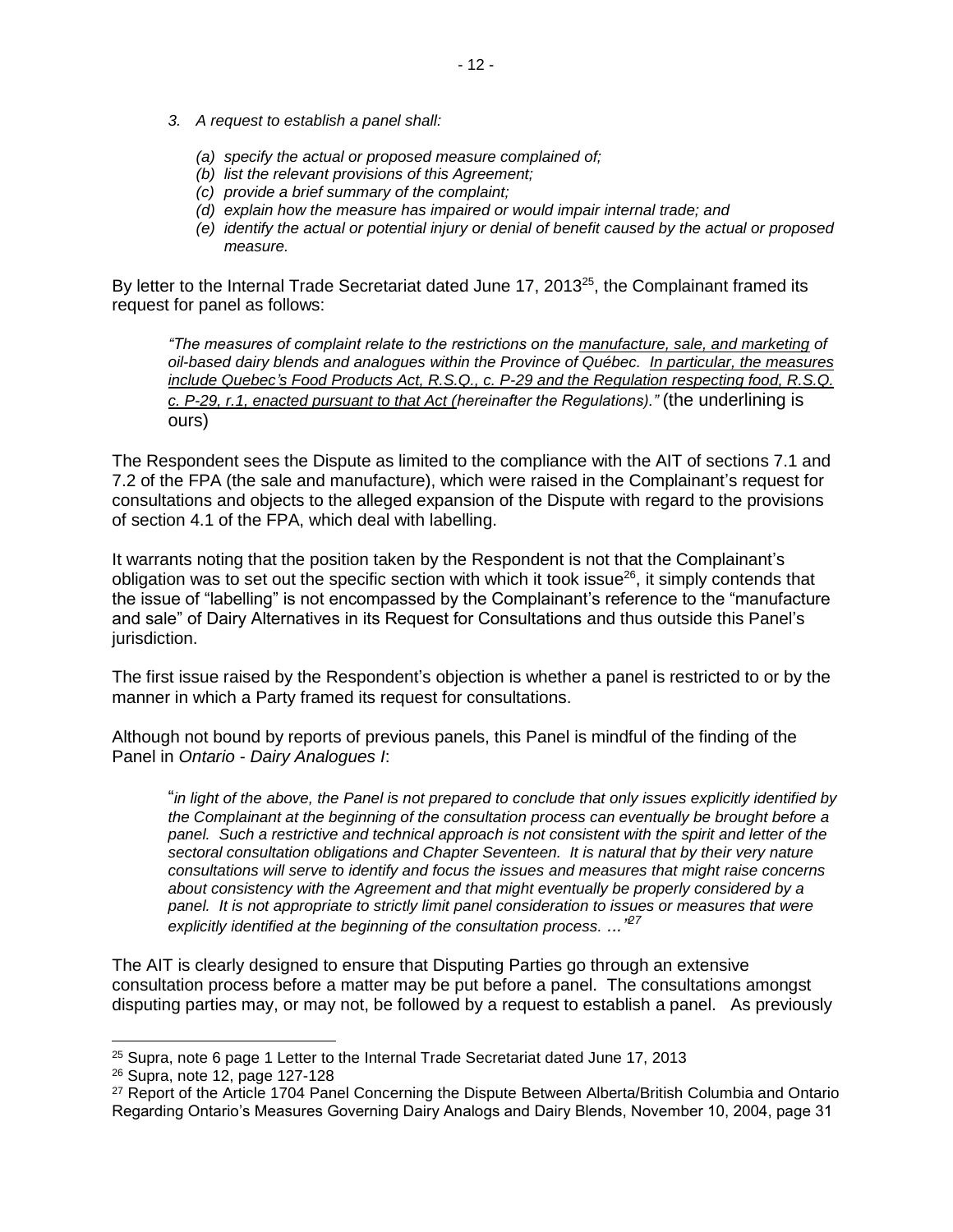stated, while these two steps in the process must be examined as a whole, they are nonetheless distinct steps in the process with very different objectives.

The objective of the consultations process is to provide to disputing parties a framework within which they may arrive at a negotiated settlement of the issues on which there is no agreement which is satisfactory to all. Article 1700 of Chapter Seventeen of the AIT speaks to spirit of cooperation in which disputing parties are encouraged to resolve disputes:

#### *Article 1700: Cooperation*

- *1. The Parties undertake to resolve disputes in a conciliatory, cooperative and harmonious manner.*
- 2. *The Parties shall make every attempt through cooperation, consultations and other dispute avoidance and resolution processes available to them to arrive at a mutually satisfactory resolution of any matter that may affect the operation of this Agreement.*

In an ideal world, disputing parties engaging in consultations would eventually emerge from the process with a resolution of all issues in dispute which is acceptable to all parties. There are times, however, when the consultations process does not yield this ideal outcome. Sometimes, some or most of the issues are settled amongst the disputing parties during the consultations process however, sometimes none or some of such issues are not settled and the disputing parties must resort to a request for panel in order that the unresolved issues may be put before a panel.

While a panel is eventually made aware of the request for consultations, a panel is not, nor should it be, privy to the nature or substance of the matters on which the disputing parties consulted. It is the issues upon which there could be no agreement on or resolution of as between the disputing parties, in the form in which they emerge from the consultations process, which are put before a panel for consideration of and resolution. The requirement for the parameters of the complaint to be set out in the notice of a request for consultations<sup>28</sup> and the same requirement being imposed in the request to establish a panel<sup>29</sup> speaks to the fact that the issues identified at the beginning of the consultations process may be framed differently at that stage of the process where there is a request to establish a panel.

This Panel agrees with the panel in the *Ontario Dairy Analogues I* matter, supra, that limiting the issues which can be addressed by the Panel to those which are explicitly identified by a Complainant at the beginning of the consultation process is too technical and restrictive an approach and would not be consistent with the spirit of Chapter Seventeen of the AIT.

That being said, this Panel's finding should not be construed as meaning that an initiating party may cast so wide a net as to render it impossible for a responding party to know the nature, substance and scope of the issue(s) to which it needs to respond, whether prior to the consultations or prior to the establishment of a Panel. While a technical and restrictive approach is not warranted, some degree of specificity is nonetheless desirable and parties should frame their request for consultations and their request for panel in such a way as to allow all parties to the dispute, and the Panel where applicable, to identify:

<sup>28</sup> Article 1702.1 (1) of the AIT

 $29$  Article 1703 (3) of the AIT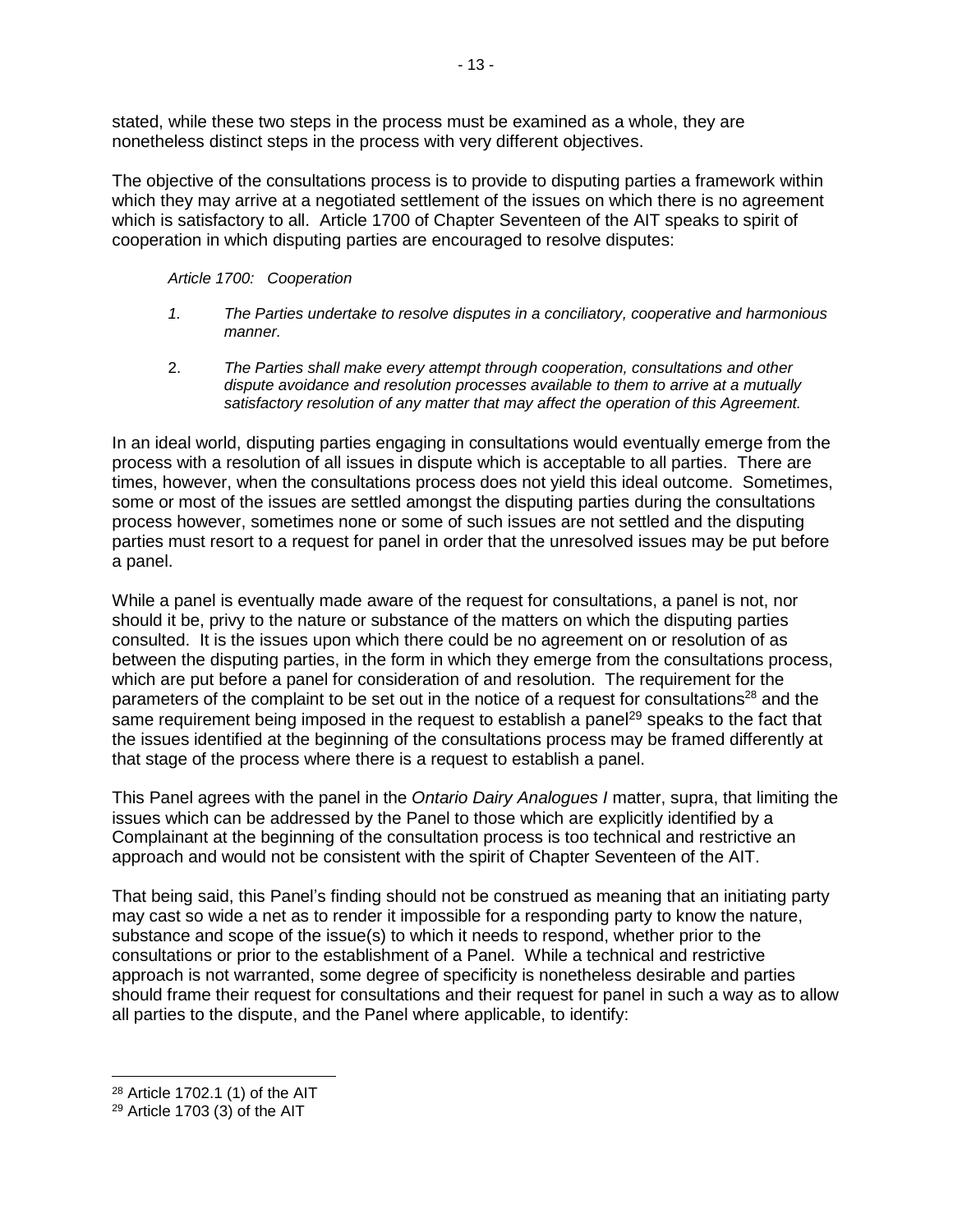- a. The person(s), good(s), service(s) and/or investment(s) upon which the complaint bears. As an example, in the matter before us, it was made clear that the complaint related to oil-based dairy blends and analogues and the restrictive measures relating thereto.
- b. The impugned legislation. As an example, in the matter before us, the FPA and the Regulations were identified as the impugned legislation. The Respondent did not argue and this Panel's finding is not that parties should be held to identify the exact and specific sections of the impugned statute or regulation, at either stage of the process. However, to the extent that this can be done it is highly encouraged.
- c. The measures complained of, in some descriptive form. As an example, in the matter before us, at the consultations stage, the measures were identified as the "*manufacture and sale*" of Dairy Alternatives, and at the request for panel stage, the measures were identified as the "*sale, manufacture, and marketing*" of Dairy Alternatives.

This Panel's finding should also not be construed as meaning that the complaint which is framed at the stage of the request for panel may be so different as to not bear any resemblance to the complaint which was framed at the stage of the consultations process. The complaint which may be put before a Panel is the same one which was the subject of the consultations process although it may be framed differently as it emerges through the consultations process.

This Panel wishes to emphasize that parties to a dispute should, in their written submissions to a panel, specify the provision(s) regarding which they seek relief and the nature of the relief which they are seeking. Panels should not be left guessing what ruling is sought on which provision. While a technical and restrictive approach is not consistent with the AIT, a rigorous and disciplined approach in the crafting of written and oral arguments to the panel which is called upon to decide the outcome of a complaint is highly desirable and encouraged.

Having found that the issues which may be addressed by the Panel are not limited to those which were explicitly identified by the Complainant at the beginning of the consultation process, the Panel must now determine whether the labelling provisions in section 4.1 of the FPA are encompassed in the Complainant's description of the measures complained of as "*the manufacture, sale and marketing*" of Dairy Alternatives.

In the Merriam-Webster Dictionary<sup>30</sup>, the expression "marketing" is defined as:

mar·ket·ing *noun* \ˈmär-kə-tiŋ\ : the activities that are involved in making people aware of a company's products, making sure that the products are available to be bought, etc.

According to the above definition, marketing encompasses all those activities involved in bringing a product to be available for sale to consumers. The labelling of any product which is destined to being sold to consumers would necessarily fall within activities encompassed by the "marketing" of a product. Furthermore, by definition, marketing would be encompassed within the "sale" of a product.

In its defence of the compliance of section 4.1, the Respondent itself argues that the purpose of section 4.1 is the protection of consumers. Whether or not that is indeed the purpose of section 4.1, the Respondent's argument in that context is not consistent with its contention that the

<sup>30</sup> Merriam-Webster.com. Merriam-Webster,2011. Sat. 8 January, 2014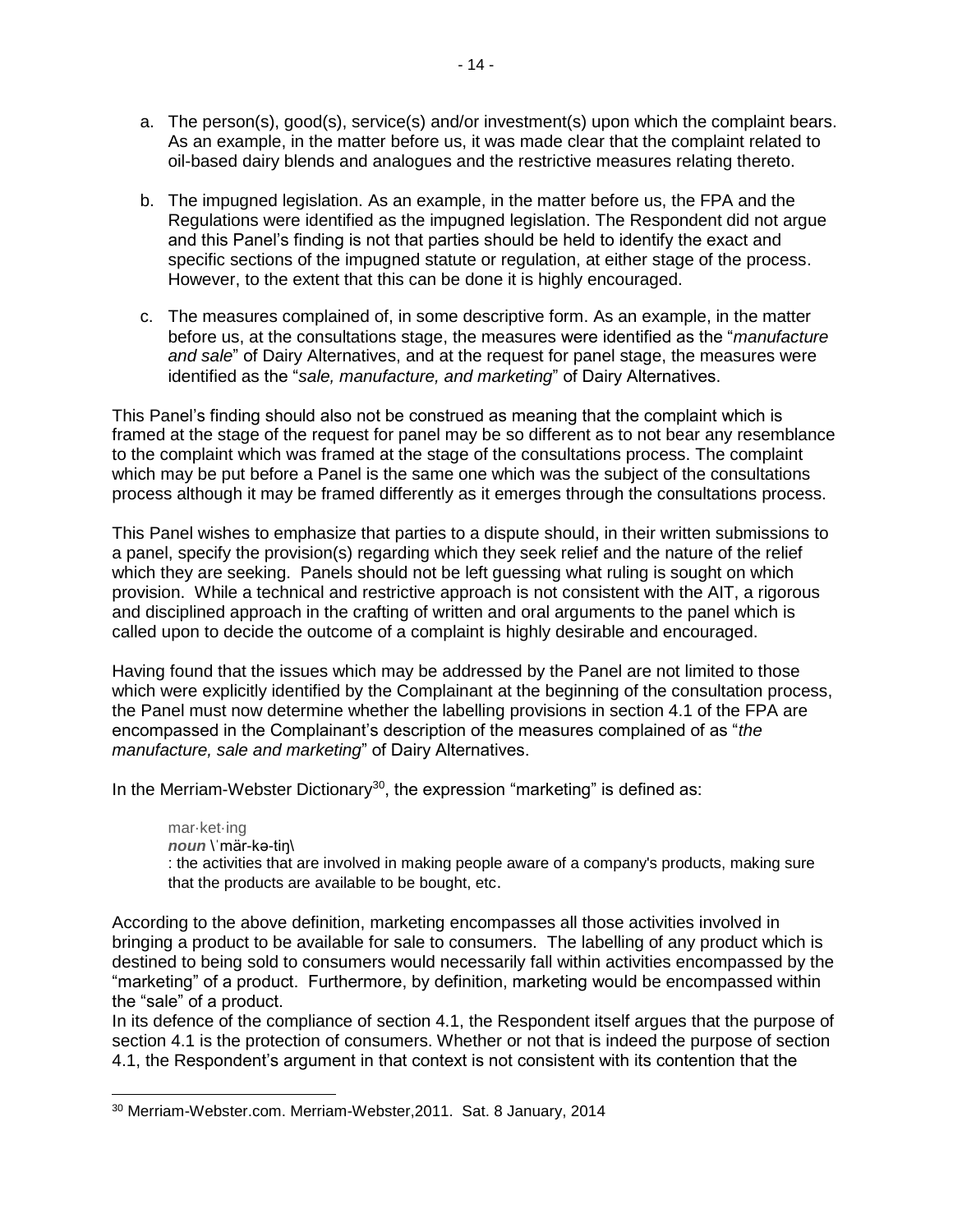labelling provisions are not encompassed within the Complainant's characterization of the measures complained of as being the "*manufacture, sale and marketing*" of Dairy Alternatives as the protection of consumers necessarily contemplates a sale or offer of sale being made to consumers.

Thus, the Panel's view is that even if it were restricted to addressing those issues which were explicitly identified by the Complainant at the beginning of the consultation process (the sale and manufacture), which it is not, it would not be precluded from ruling on the provisions of section 4.1 of the FPA as the labelling provisions are, in our view, encompassed within the characterization of the "manufacture and sale" of Dairy Alternatives.

The Panel rejects the Respondent's argument that it was somehow misled by the Complainant's characterization of the Complaint in the request for consultations or in the request for panel.

Neither the parties nor a panel should be taken by surprise at any stage of the proceedings. In the *Ontario Dairy Analogues I* matter, supra, the relief sought by the complainants in their written submission was more limited than what was verbally presented at the hearing. Although in this matter, the issue is that of the request for consultations being allegedly more limited than the request for panel, the remarks of the panel in the *Ontario Dairy Analogues I* matter, supra, are nonetheless relevant:

"*The Panel is convinced that the Complainants brought this dispute forward in good faith and have made reasonable efforts to make clear the extent of their complaint. That being said, the Panel is mindful of the importance of the pre-consultation requirement and the Complainants would have been well advised to make much more explicit the width of the net they were casting. However, on balance, the Panel does not believe that the Respondent can be surprised by the issues raised before this Panel or that it is has been denied the opportunity to subject all the issues before the Panel to the sectoral consultations anticipated in Chapters Nine and Seventeen of the Agreement*."<sup>31</sup>

This Panel does not believe that the Respondent was surprised by the issue of section 4.1 being raised in the Complainant's written or oral submissions to the Panel or that it has been denied the opportunity to fully address the Complainant's complaint in respect thereof both in its written and oral submissions to this Panel.

The Panel finds that it is properly seized of and has the jurisdiction to rule on the provisions of section 4.1 of the FPA.

# **5.3 Sections 7.1 and 7.2 of the FPA – Compliance with AIT Provisions**

As the Complainant and each of the Intervenors are unanimous in their assertion that sections 7.1 and 7.2 of the FPA are inconsistent with the Respondent's obligations and commitments under Articles 401, 402 and 403 of the AIT, the Panel will first address the issue of the compliance of those sections with the provisions of the AIT.

The commitments and obligations of the Respondent which have allegedly been breached are contained in Chapter Four of the AIT, more particularly Article 401 (Reciprocal Non-Discrimination); Article 402 (Right of Entry and Exit); and Article 403 (No Obstacles).

<sup>31</sup> Supra, note 27, page 13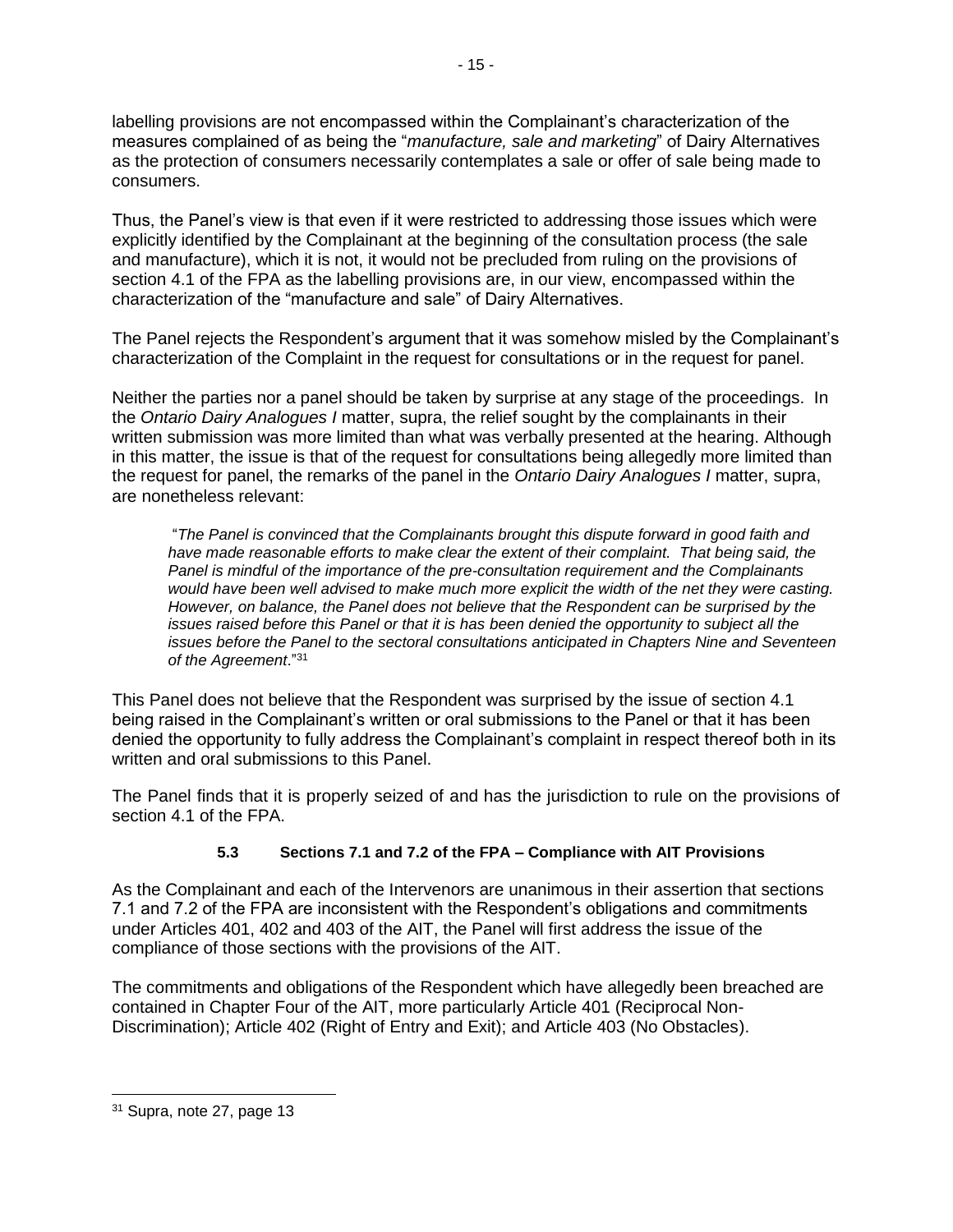#### **5.3.1 Compliance with Article 401**

The provisions of sections 7.1 and 7.2 of the FPA are the following:

- *7.1. No person shall mix a dairy product or constituent of a dairy product with a dairy product substitute, except to the extent provided by regulation.*
- *7.2. No person shall prepare, offer for sale, sell, deliver, process or keep, display or transport for the purpose of sale any dairy product substitute that is not designated by regulation.*

#### Article 401 of the AIT reads as follows:

#### *Article 401: Reciprocal Non-Discrimination*

- *1. Subject to Article 404, each Party shall accord to goods of any other Party treatment no less favourable than the best treatment it accords to:*
	- *(a) Its own like, directly competitive or substitutable goods; and*
	- *(b) Like, directly competitive or substitutable goods of any other Party or non-Party*

It has been held by previous panels<sup>32</sup> that two factors must be considered with respect to Article 401(1), namely:

- 1. Does the measure discriminate against the goods of one Party to the benefit of the goods of another Party?
- 2. Are the goods discriminated against "like, directly competitive or substitutable" with the goods of another Party?

As to the second factor, the Complainant, as do the Intervenors, contends that Dairy Alternatives constitute goods which are "like, directly competitive or substitutable" to the Respondent's dairy products. The Respondent did not contest this point and the Panel is of the view that there is no doubt that Dairy Alternatives are "like, directly competitive or substitutable" to dairy products. That is the very nature of Dairy Alternatives.

As to the first factor, the Panel is mindful of the findings expressed in the AIT Panel Report in *New Brunswick – Fluid Milk*<sup>33</sup> .

"With respect to the first criterion, the previous panels concluded that there must be a geographical component to the discrimination for a measure to be inconsistent with Article 401(1). Further, those panels concluded that this geographical component can be direct, where goods from one Party are favoured over identical goods from another Party, or indirect, where goods produced predominantly in the territory of one Party are favoured over directly competitive or

<sup>32</sup> Report of the Article 1716 Panel Concerning the Dispute Between Farmers' Co-operative Dairy Limited of Nova Scotia and New Brunswick Regarding New Brunswick's Fluid Milk Distribution Licensing Measures, September 13, 2002; Report of the Article 1704 Panel Concerning the Dispute Between Alberta and Canada Regarding the Manganese-Based Fuel Additives Act, June 12, 1998; Report of Article 1702(2) Summary Panel Regarding the Pre-Existing Dispute Concerning Ontario's Measures Governing Dairy Analogs and Dairy Blends, September 24, 2010;

<sup>&</sup>lt;sup>33</sup> Ibid page 13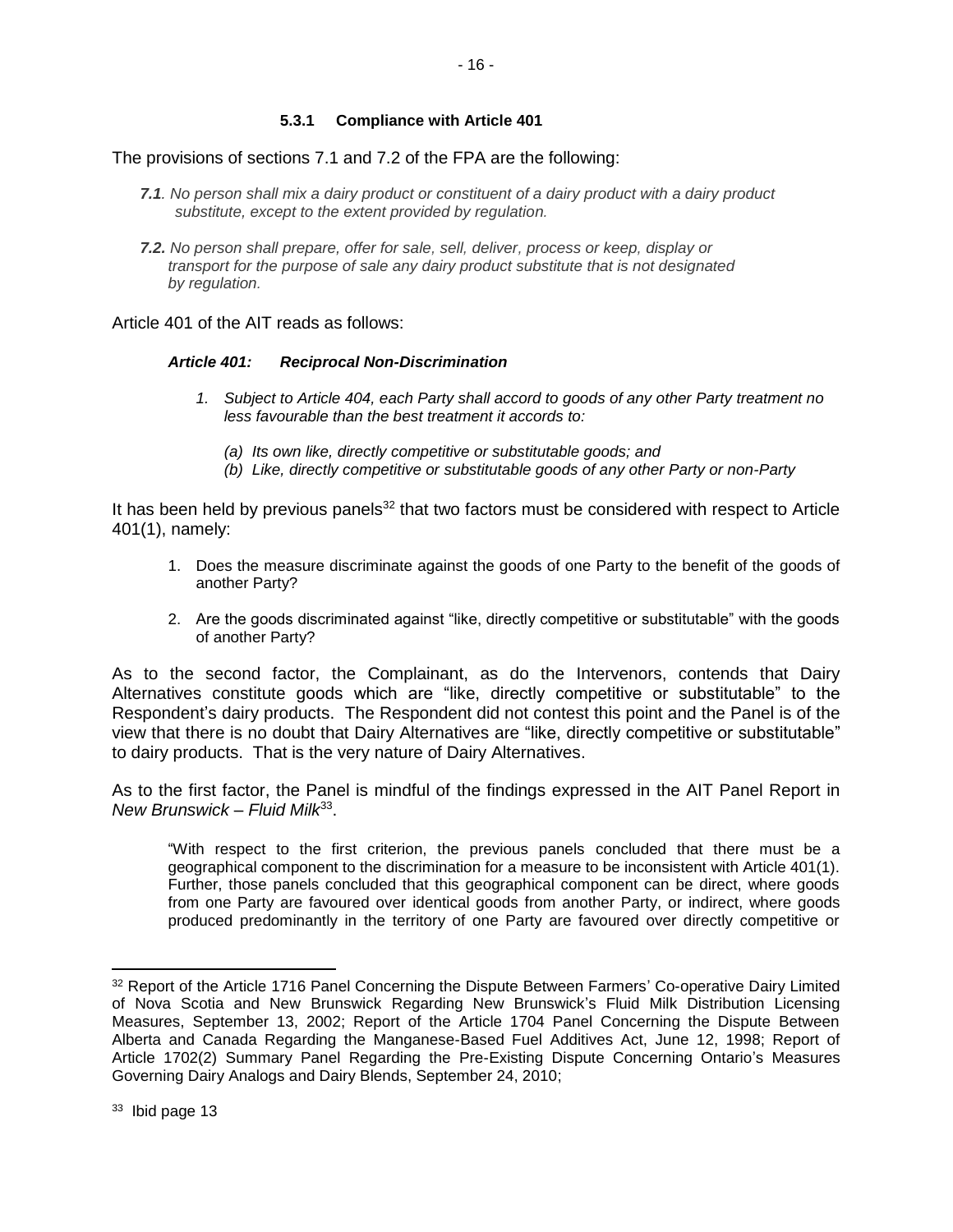substitutable goods produced predominantly in the territory of another Party. The Panel accepts this reasoning."

The Panel agrees with and accepts the Complainant's argument that by prohibiting: a) the mixing of a dairy product or constituent of a dairy product with a dairy product substitute; and b) the preparation, sale, delivery etc of any dairy product substitute that is not designated by regulation, the Respondent discriminates in favour of its domestic dairy producers and processors.

This Panel finds that the provisions of sections 7.1 and 7.2 of the FPA are inconsistent with Article 401 of the AIT.

#### **5.3.2 Compliance with Article 402**

Article 402 of the AIT reads as follows:

#### *Article 402: Right of Entry and Exit*

*Subject to Article 404, no Party shall adopt or maintain any measure that restricts or prevents the movement of persons, goods, services or investments across provincial boundaries.*

It was, quite rightly, pointed out by all Disputing Parties during the course of the Hearing that previous panels have given different interpretations to the provisions of Article 402. One panel interpreted Article 402 to mean transit across a province $34$  whereas other panels adopted a wider interpretation of Article 402 to mean a restriction to importation or a barrier to entry into a province<sup>35</sup>

This Panel favours the wider and more liberal interpretation of the provisions of Article 402 and agree with the Summary Panel's finding in Ontario  $-$  Dairy Analogues II<sup>36</sup> that Article 402 could apply to any of the following:

-restrictions on entry of a good or service into a province;

-restrictions on a product leaving the province (e.g., prohibition against the export of a raw material from a province);

-restrictions on transit of a good across the province.

Section 7.1, by prohibiting the manufacture of Dairy Alternatives within Québec, restricts the possible export of such goods by Québec manufacturers; and section 7.2, by prohibiting the sale of Dairy Alternatives within Québec, acts as a barrier to the movement of Dairy Alternatives

<sup>36</sup> Ibid, page 19

 $\overline{a}$ 

<sup>&</sup>lt;sup>34</sup> Report of the Article 1704 Panel Concerning the Dispute Between Alberta and Quebec Regarding Quebec's Measure Governing the Sale in Quebec of Coloured Margarine pp 25-26;

<sup>35</sup> Supra, note 32, pp 16-17; Report of the Article 1704 Panel Concerning the Dispute Between Nova Scotia and Prince Edward Island Regarding Amendments to the Dairy Industry Act Regulations, p 9; supra, note 32, p18; and Report of Article 1702(2) Summary Panel Regarding the Pre-Existing Dispute Concerning Ontario's Measures Governing Dairy Analogs and Dairy Blends, 24 September 2010, page 19;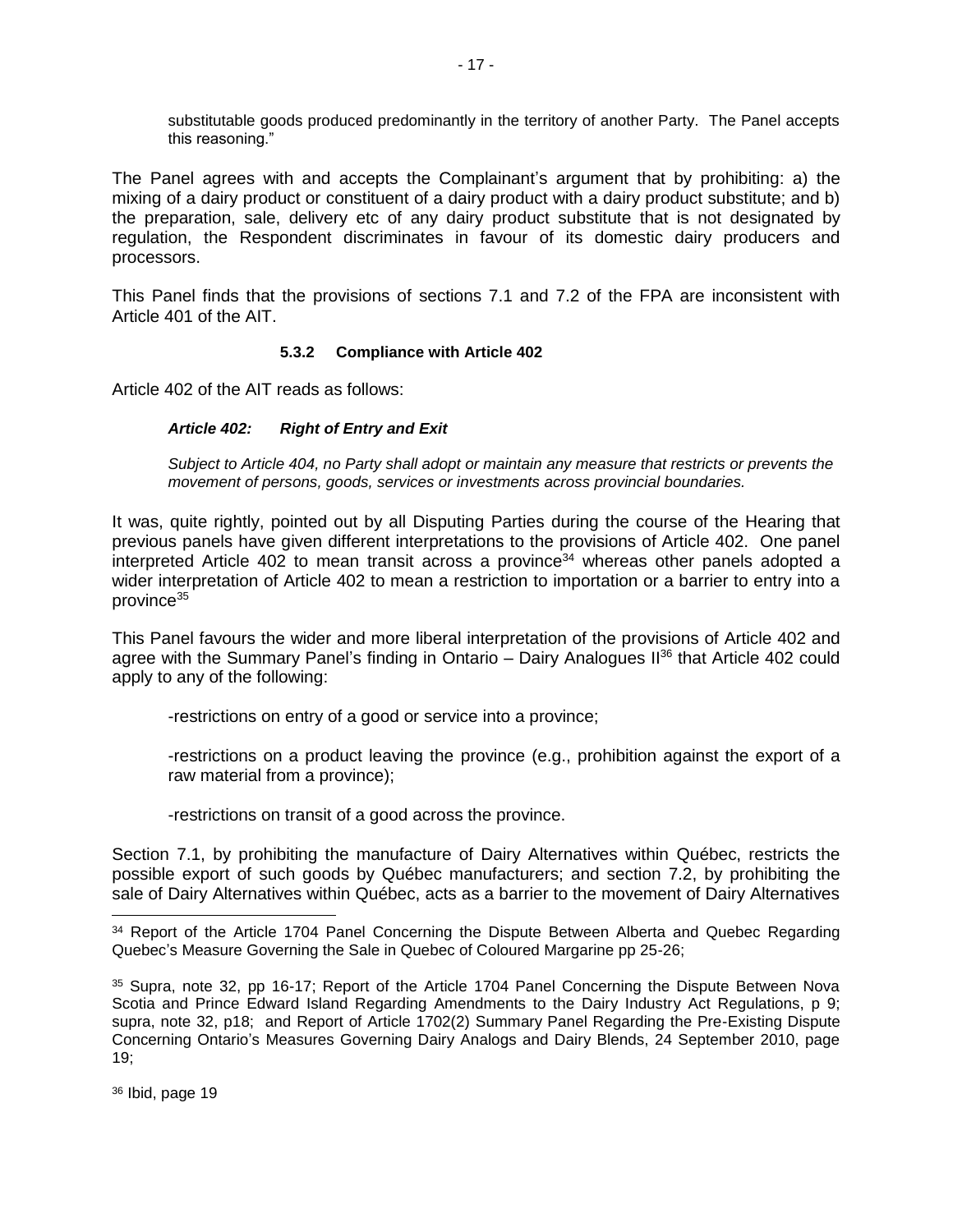into and across the province of Québec. Those provisions, clearly, create a barrier that restricts or prevents the movement of goods across a provincial boundary. Thus, in maintaining sections 7.1 and 7.2 of the FPA, the Respondent is in breach of its obligations under Article 402.

This Panel finds that the provisions of sections 7.1 and 7.2 of the FPA are inconsistent with Article 402 of the AIT.

#### **5.3.3 Compliance with Article 403**

Finally, the provisions of Article 403 of the AIT are the following:

*Article 403: No Obstacles*

*Subject to Article 404, each Party shall ensure that any measure it adopts or maintains does not operate to create an obstacle to internal trade. .*

It is alleged that the Québec provisions are an injurious and ongoing impediment to internal trade in Dairy Alternatives and other products and that by prohibiting the sale and manufacture of these products, the Respondent greatly diminishes the Canada-wide demand for Dairy Alternatives. It is also alleged that by suppressing the demand for Dairy Alternatives, the secondary effect of the Québec provisions is to prevent innovation by greatly diminishing the expected return from innovations in the Dairy Alternatives market, thereby reducing choices available to consumers and distorting markets in the Dairy Alternative category for consumers, not only in Québec, but across Canada.

Previous panels have found that similar provisions constituted an obstacle to trade.<sup>37</sup> While not determinative of the issues raised in this Dispute, it warrants noting that in *Ontario Dairy*  Analogues  $\beta^8$ , nearly identical measures to the ones which are the subject of this Dispute were found to be non-compliant with the provisions of Articles 401, 402 and 403 of the AIT.

Based on the evidence before it, the Panel finds that the provisions of sections 7.1 and 7.2 of the FPA are inconsistent with Article 403 of the AIT.

### **5.3.4 Article 404 – Legitimate Objectives**

In view of the Panel's findings, as outlined above, the Panel would normally proceed with an analysis of the provisions of Article 404 of the AIT to determine whether, although inconsistent with Article 401, 402 and 403, the Respondent's Measures are still permissible under the AIT.

The onus was on the Respondent to demonstrate that it fully meets the requirements of Article 404. Rule 11 of Annex 1813 (Rules of Interpretation) of the AIT provides that a Party asserting that a measure is subject to an exception under the AIT has the burden of establishing that the exception applies.

<sup>38</sup> Supra, note 32 Report of the Panel concerning a dispute brought by Alberta,

 <sup>37</sup> Ontario Dairy Analogues I and II: Report of the Panel concerning a dispute brought by Alberta,

British Columbia, Saskatchewan and Manitoba against Ontario Governing Dairy Analogs and Dairy Blends, November 10 2004; Report of Article 1702(2) Summary Panel Regarding the Pre-Existing Dispute Concerning Ontario's Measures Governing Dairy Analogs and Dairy Blends, September 24, 2010

British Columbia, Saskatchewan and Manitoba against Ontario Governing Dairy Analogs and Dairy Blends, November 10 2004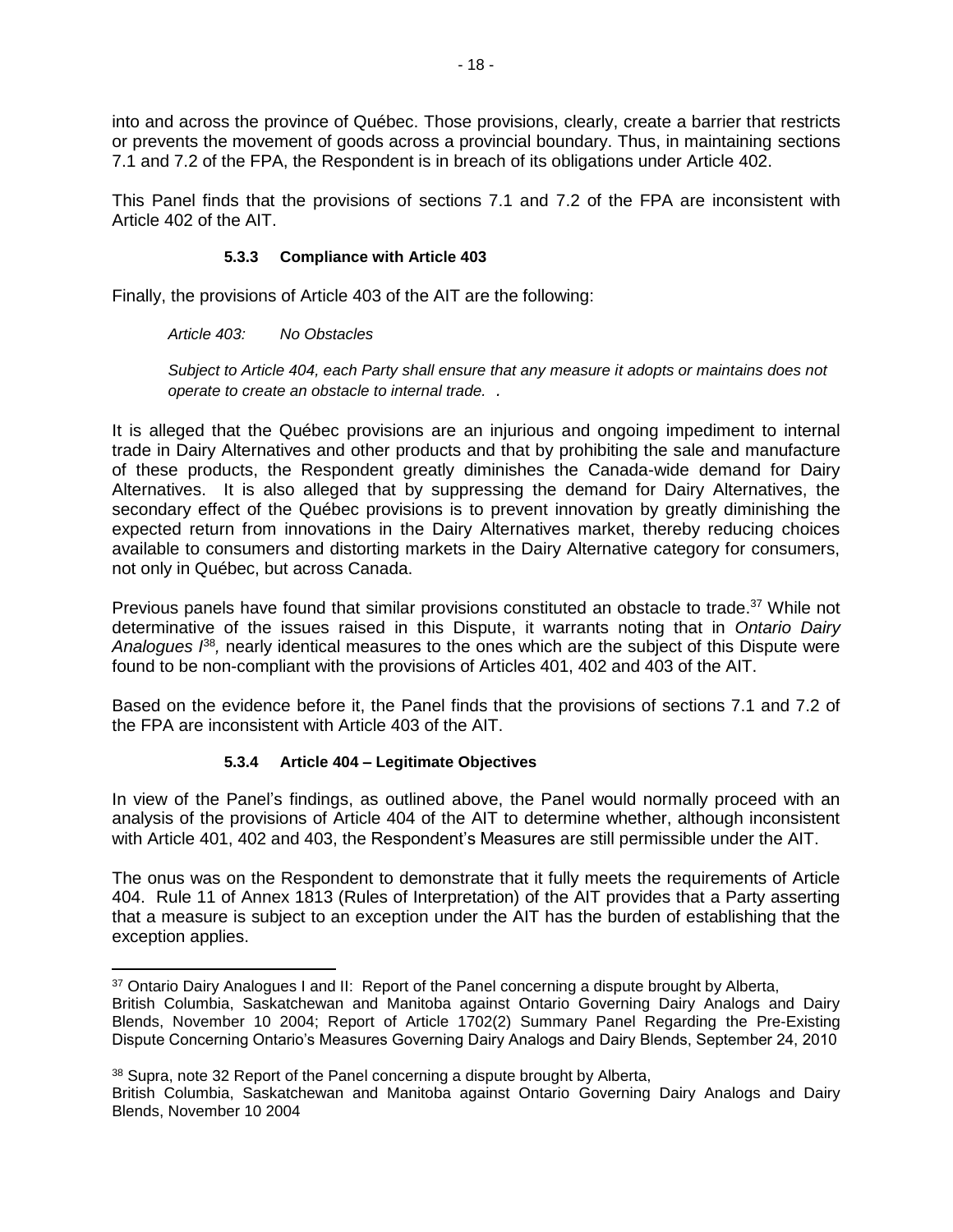In terms of Article 404, it is not sufficient to assert that the purpose of a measure is to achieve a legitimate objective. A Party wishing to rely on the provisions of Article 404 must "demonstrate" the existence of some linkage between the measure which is being challenged and the legitimate objective which it purports to achieve.

As the Respondent has not put forth any argument that the purpose of either of sections 7.1 or7.2 is to achieve a legitimate objective, there is no need for this Panel to make a determination in that regard. Clearly, the Respondent has not met this onus in the case of sections 7.1 and 7.2.

### **5.4 Section 4.1 of the FPA – Compliance with AIT Provisions**

The Complainant asserts that Section 4.1 of the FPA is inconsistent with the Respondent's obligations and commitments under the AIT, which position is endorsed by Manitoba<sup>39</sup>. Each of Alberta<sup>40</sup> and British Columbia<sup>41</sup> stated at the Hearing that they took no position on this particular matter.

For ease of reference, the provisions of Section 4.1 of the FPA are, again, reproduced below:

- *4.1. In addition, no person shall*
	- *(1) use the words « milk », « cream », « butter », « cheese » or a derivative of any of those words to designate a dairy product substitute ;*
	- *(2) use any words, trademarks, names or images that evoke the dairy industry to designate a dairy product substitute.*

We note that the Complainant, in its written and oral submissions, concentrated the bulk of its arguments on the provisions of section 4.1(1). The hurdle of the jurisdiction issue having been determined in part 5.2 of this Report, the Panel will therefore address the issue of compliance or non-compliance of Section 4.1(1) of the FPA with the provisions of the AIT based on the arguments put forth by the Complainant.

While the Complainant contends that the provisions of section 4.1 of the FPA are inconsistent with each of Articles 401 (Reciprocal Discrimination), 402 (Right of Entry and Exit) and 403 (No Obstacles) of the AIT, the Respondent submits that the provisions of section 4.1 of the FPA breach none of the provisions within the AIT.

### **5.4.1. Annex 405.1**

The Respondent has, very ably, argued that because of its consistency with an international standard, as recommended in paragraph 17 of Annex 405.1 of the AIT, it cannot be inconsistent with any obligation set out in the AIT. Paragraph 17 of Annex 405.1 reads as follows:

 $\overline{a}$ 

 $39$  Supra, note 13, page 101.

<sup>40</sup> Supra note 12, pages 97

<sup>41</sup> Supra note 12, page 104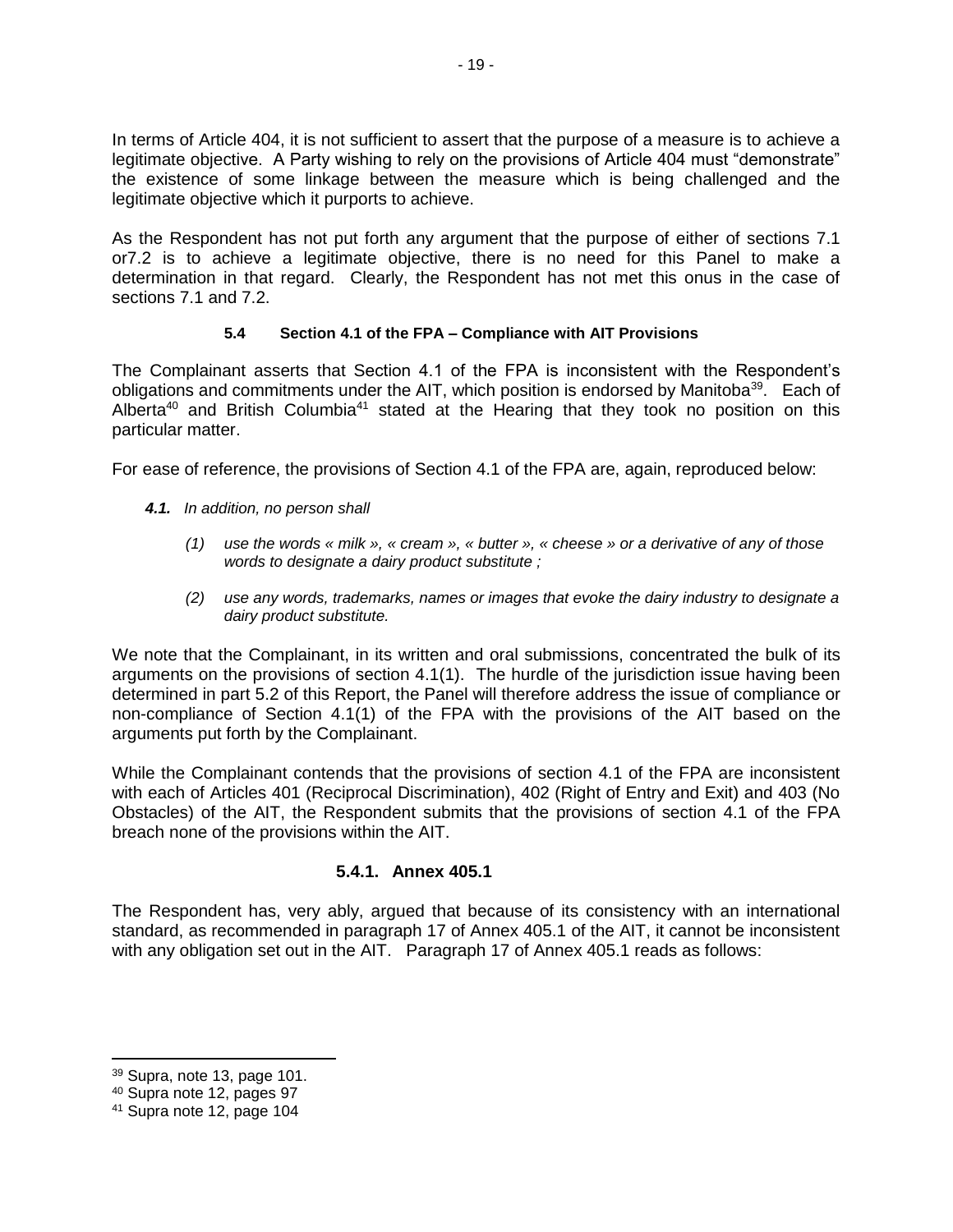#### *Annex 405.1 Standards and Standard-Related Measures*

# *...*

*Harmonization 17. Each Party shall, where appropriate and to the extent practicable, based its standards on relevant National Standards, de facto national standards or international standards.* ...

The Respondent's position is that its section 4.1 is consistent the *Codex Alimentarius* standard titled "*Codex General Standard for the use of Dairy Terms*" <sup>42</sup> (hereinafter the "CGSUDT") and thus, is permissible under and consistent with the AIT.

The CGSUDT was developed by the Codex Alimentarius Commission, established by the World Health Organization (the "WHO") and the Food and Agriculture Organization (the "FAO") of the United Nations in 1963. The Codex Alimentarius Commission develops harmonized international food standards, guidelines and codes of practice to protect the health of the consumers and ensure fair practices in the food trade. The Respondent argues that the CGSUDT is an international standard which is highly relevant to this matter as it deals specifically with the use of dairy terms.

The Respondent further relies on Article 2.5 of the World Trade Organization's (the "WTO") Agreement on Technical Barriers to Trade<sup>43</sup> which states that a measure consistent with an international standard will be presumed not to create an obstacle to international trade.

Thus, the Respondent's argument is that if consistent with the CGSUDT (and the Respondent's position is that it is consistent with the CGSUDT), the provisions of section 4.1 of the FPA, it follows (or should follow), are permissible under the AIT and not inconsistent with any provisions therein.

Section 2.3, found in the defining provisions, and section 4.5, found in the section relating to the application of dairy terms, of the CGSUDT provide for the following:

#### *2. DEFINITIONS*

*....*

*2.3 Composite milk product is a product of which the milk, milk products or milk constituents are an essential part in term of quantity in the final product, as consumed provided that the constituents not derived from milk are not intended to take the place in part or in whole of any milk constituents*

#### *4 Application of Dairy Terms*

#### *... 4.5 Use of terms for composite milk products*

*A product complying with the description in Section 2.3 may be named with the term "milk" or the name specified for a milk product as appropriate, provided that a clear description of the other characterizing ingredient(s) (such as flavouring foods, spices, herbs and flavours) is given in close proximity to the name*

<sup>&</sup>lt;sup>42</sup> Codex General Standards for the Use of Dairy Terms - Codex STAN 206-199

<sup>43</sup> Agreement on Technical Barriers to Trade, 1868 U.N.T.S. 120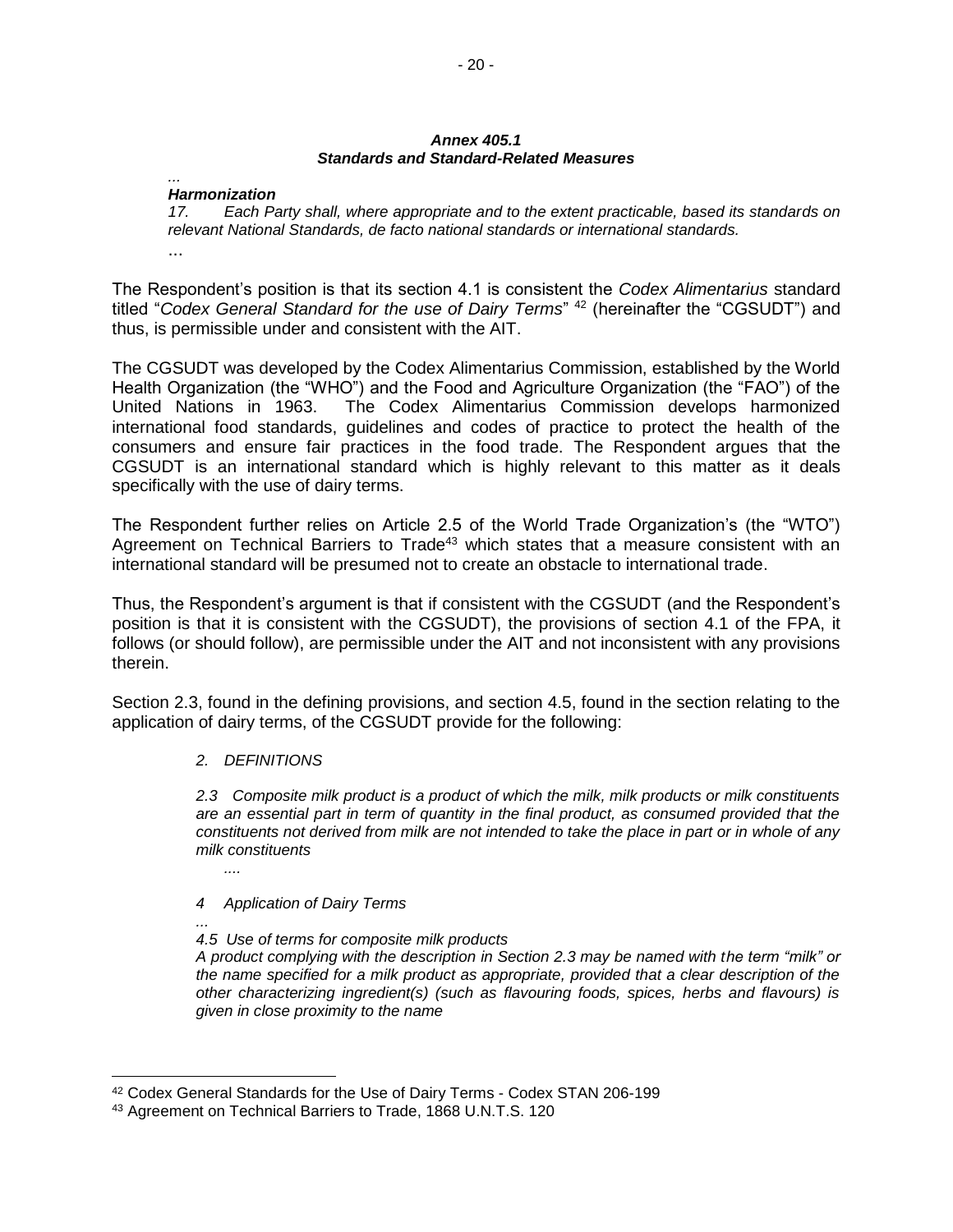A bare comparison of the provisions of section 4.5 of the CGSUDT and the provisions of section 4.1(1) leads us to the conclusion that section 4.1(1) of the FPA, which outright proscribes the use of the words "milk", "cream", "butter", "cheese" or a derivative of any of those words to designate a dairy product substitute, is prohibitive to a degree far beyond what is contemplated in section 4.5 of the CGSUDT.

The Panel does not find it necessary or useful to engage in a long discourse as to whether the provisions of section 4.1 of the FPA are, as a whole, "consistent with" the CGSUDT as consistency with a "standard", international or otherwise, within the meaning of paragraph 17 of Annex 405.1 cannot, per se, deem a provision to be permissible or compliant with the obligations set out in the AIT.

While the Panel agrees with the Respondent that Parties to the AIT are encouraged, where appropriate and practicable, to base their standards on relevant national or international standards, the Panel does not subscribe to the Respondent's view that doing so automatically stands for the proposition that a Party's standard would, de facto, be deemed compliant with all provisions within the AIT, nor that it would, de facto, be permissible under Article 404. Compliance or consistency with a national or international standard may be used as an evidentiary basis to establish consistency with the provisions of the AIT but does not automatically equate to such consistency.

## **5.4.2 Compliance with Article 403**

In view of the above, the Panel must now consider whether the provisions of section 4.1 of the FPA are inconsistent with the provisions of the AIT.

While the Complainant contends that the provisions of section 4.1 of the FPA are inconsistent with each of Articles 401 (Reciprocal Non-Discrimination), 402 (Right of Entry and Exit) and 403 (No Obstacles) of the AIT, for the Complainant to succeed it is not necessary for it to establish inconsistency with each of Articles 401, 402 and 403, it is sufficient for it to establish inconsistency of the impugned provision with any one of such Articles of the AIT.

Article 403 of the AIT reads as follows:

*Article 403: No Obstacles*

*Subject to Article 404, each Party shall ensure that any measure it adopts or maintains does not operate to create an obstacle to internal trade.* 

It is this Panel's view that the provisions of section 4.1 of the FPA operate to create an obstacle to internal trade. The Respondent's provisions create an obstacle to internal trade in that their prohibition of the use of the words "milk", "cream", "butter", "cheese" or a derivative of any of those words to designate a dairy product substitute, effectively creates a barrier to Parties' ability to sell milk, cream, butter or cheese alternatives by reason of their inability to use the proper words, in conjunction with other words, to describe their product. To use the analogy used by the Complainant during the course of the hearing, if one is selling faux leather furniture and is prohibited from using the word "leather" in its labelling of the product, this results in a restriction on the sale of faux leather furniture.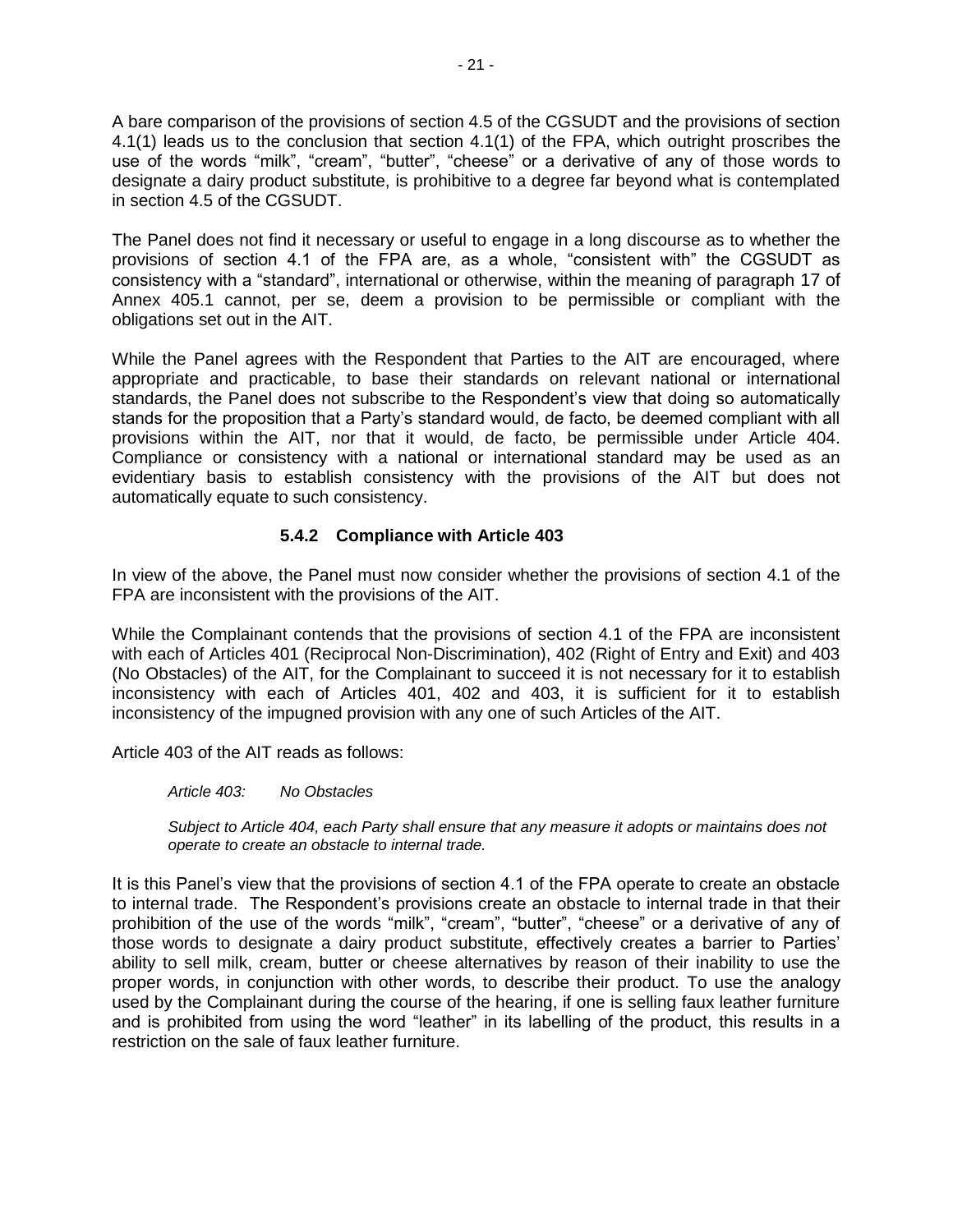#### **5.4.3 Articles 905 and 404 - Exceptions**

Having concluded that the provisions of section 4.1 of the FPA are inconsistent with the provisions of Article 403 of the AIT, we must now determine whether, although inconsistent with Article 403, they would be permissible by virtue of the provisions of Article 404 of the AIT, which reads as follows:

#### *Article 404: Legitimate Objectives*

*Where it is established that a measure is inconsistent with Article 401, 402 or 403, that measure is still permissible under this Agreement where it can be demonstrated that:*

- *(a) the purpose of the measure is to achieve a legitimate objective;*
- *(b) the measure does not operate to impair unduly the access of persons, goods, services or investments of a Party that meet that legitimate objective;*
- *(c) the measure is not more trade restrictive than necessary to achieve that legitimate objective; and*
- *(d) the measure does not create a disguised restriction on trade.*

Again, the onus is on the Respondent to demonstrate that its provision meets the requirements of each of paragraphs (a) through (d) of Article 404<sup>44</sup>. In its' written and oral submissions, the Respondent argued that section 4.1 of the FPA is permissible pursuant to the provisions of Article 404. It further argued that in any analysis of the provisions of Article 404 must take into account the provisions of Article 905 which relate to the right of the Parties to establish technical measures.

Article 905 is found within Chapter Nine of the AIT, which deals with Agricultural and Food Goods. The provisions of Article 905 of the AIT are reproduced in their entirety, below:

*Article 905: Right to Establish Technical Measures*

- *1. For greater certainty, in adopting or maintaining any technical measure a Party may establish the level of protection it considers appropriate in the circumstances to achieve a legitimate objective.*
- *2. For greater certainty, each Party shall, in ensuring that any technical measure that it adopts or maintains is not more trade restrictive than necessary to achieve a legitimate objective,*  take into account the risks that non-fulfillment of that legitimate objective would create and *ensure proportionality between the trade restrictiveness of the technical measure and those risks.*
- *3. Each Party shall ensure that any technical measure adopted or maintained for a legitimate objective does not arbitrarily or unjustifiably discriminate between or among Parties, including between that Party and other Parties, where identical or similar conditions prevail.*
- *4. No Party shall adopt or apply a technical measure in a manner that would constitute a disguised restriction on internal trade.*

<sup>44</sup> See Rule 11 of Annex 1813 (Rules of Interpretation) to Chapter Eighteen of the AIT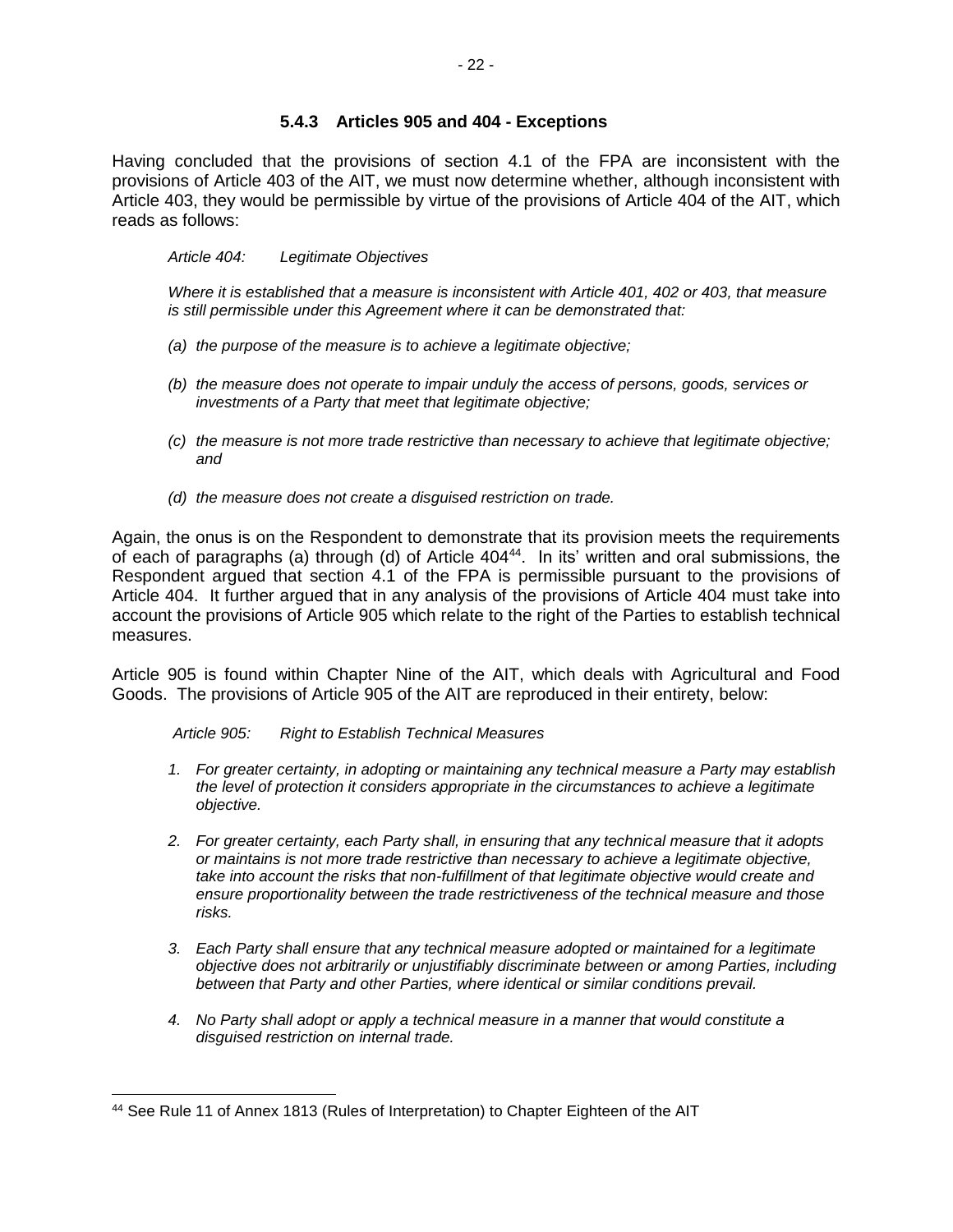- *5. Each Party shall, where appropriate and to the extent practicable, specify its technical measures in terms of results, performance and competence.*
- *6. Each Party shall ensure that its technical measures have a scientific, factual or other reasonable basis and that where appropriate, such technical measures are based on an assessment of risk*

Article 905 is a new obligation which did not exist at the time of previous panels' consideration of measures similar to that of the Respondent. This Panel is the first panel to have an opportunity to consider the provisions of Article 905.

The Panel agrees with the Respondent that where agricultural and food goods within the scope of Chapter Nine of the AIT are in issue, in the determination of whether any technical measure is permissible under the provisions of Article 404, it must take into account the provisions of Article 905.

This Panel reads paragraph 1 of Article 905 as an affirmation that Parties may maintain existing technical measures or adopt new technical measures, including those measures necessary to achieve a legitimate objective. In its written submission dated September 23, 2013, the Respondent seems to suggest that by reason of Article 905(1), it is and was free to apply measures with any level of protection to achieve a legitimate objective, even where other Parties to the AIT have chosen a lesser level of protection, particularly when such measures are consistent with an international standard.

While Article 905(1) allows Parties, in maintaining or adopting any technical measure, to establish the level of protection they consider appropriate in the circumstances to achieve a legitimate objective, the Panel does not read anywhere in paragraph 1 of Article 905 anything to suggest the exclusion of the application of the general rules found in Chapter Four to technical measures, regardless of whether consistency with an international standard has, or has not, been established.

The Panel views the provisions of paragraphs 905 (2), (3) and (4) as applying supplementary disciplines on the use of the legitimate objectives exception set out in Article 404.

In other words, where a Party wishes to rely on the legitimate objectives exception to justify a technical measure which would otherwise be inconsistent with the provisions of the AIT, that Party must meet the four (4) elements set out in paragraphs (a) through (d) of Article 404 as such elements are further elaborated upon and supplemented by paragraphs 2 through 4 of Article 905. A Party who wishes to establish that a measure is not more trade restrictive than necessary to achieve a legitimate objective in accordance with paragraph 404 (c) is, under paragraph 905(2), required to take into account the risk(s) that would be created by the nonfulfillment of that legitimate objective and then, ensure a proportionality between the trade restrictiveness of the technical measure at issue and the risk(s) created by non-fulfillment. Paragraph 905(3) imposes upon a Party adopting or maintaining a technical measure for a legitimate objective the obligation to ensure that such technical measure does not arbitrarily or unjustifiably discriminate between or amongst Parties, including between that Party and the other Parties where identical or similar measures prevail. Paragraph 905(4) simply imposes upon a Party the obligation to refrain from adopting or applying a technical measure in a manner which would constitute a disquised restriction on internal trade, which obligation is already provided for in Article 404 (d). Thus, in the context of technical measures adopted for legitimate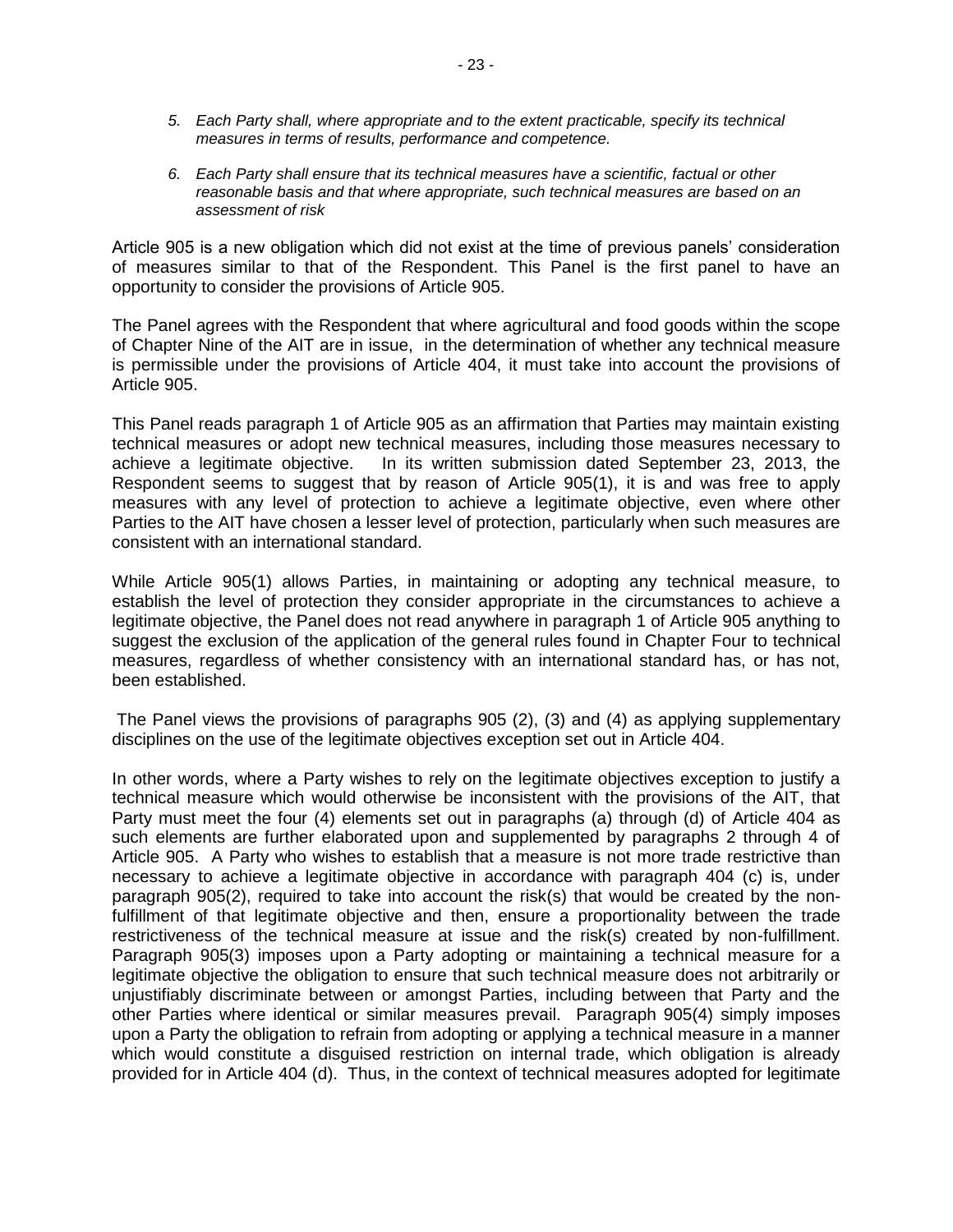objectives only, only 905(3) can be viewed as adding an additional or fifth requirement which Parties must meet in order to establish that the requirements of Article 404 have been met.

Paragraphs 5 and 6 of Article 905, specify that where Parties choose to adopt technical measures, regardless of whether or not such measures are adopted to achieve a legitimate objective: i) where appropriate and to the extent practicable, Parties are to specify their technical measures in terms of results, performance or competence; and ii) Parties are to ensure that all technical measures have a scientific, factual or other reasonable basis and, where appropriate, that they are based on assessment of risk. These are requirements which must be met by any Party wishing to adopt technical measures. There is nothing in Article 905(5) and (6) to suggest that measures adopted in compliance with 905(5) and (6) or for that matter, measures consistent with an "international standard", are, de facto, permissible under Article 404 or somehow immune to challenge.

In its written and oral submissions, the Respondent put forth the proposition that where a Party maintains a measure which existed prior the coming into force of Article 905, this should be considered a sufficient demonstration that such Party took into account the risks created by the non-fulfillment of that legitimate objective and a demonstration that the Party believes there to be proportionality between the trade restrictiveness of the technical measures and those risks. The Panel finds no support in Article 905(2) for the contention that the mere existence and effect of a measure prior to Article 905 would allow the Panel to assume that the requirements of Article 905 (2), and 404(c) have been met and that the burden of proof would therefore shift to the Complainant and the Intervenors to provide "proof to the contrary". The Panel also finds no support in paragraph 2 of Article 905 for the Respondent's contention that a measure found to be consistent with an international standard whose objective is to protect consumers (or whose object is any other legitimate objective as defined in Article 200) should be considered a demonstration of compliance with Article 905(2).

Generally speaking, the arguments put forth by the Respondent in its written and oral submissions seem to suggest that where a given measure could be found to be "consistent with an international standard", this fact alone would be sufficient to establish that all obligations imposed on a responding party pursuant to paragraphs (3), (4), (5) and (6) of Article 905 have been discharged.

If one were to accept the Respondent's argument, Parties to the AIT would be free to choose amongst a spectrum of potentially available and applicable standards, international or otherwise, and by their mere choosing and being "consistent" therewith completely absolve themselves of the obligation to conform to the legitimate objectives exception. It warrants noting that nowhere in Article 905 is the concept of an "international" standard referenced or mentioned. While such a notion is mentioned in Annex 405.1, it forms part of the global analysis involved in the determination of whether a particular standard or standard-related measure covered by Part IV of the AIT found to be inconsistent with the AIT may still be permissible under the provisions of Article 404.

The language used in the AIT is not consistent with the position taken by the Respondent that where one party purports to base its measures on some international standard, that party is somehow excused from meeting otherwise applicable burdens to establish that its measure falls within the exception.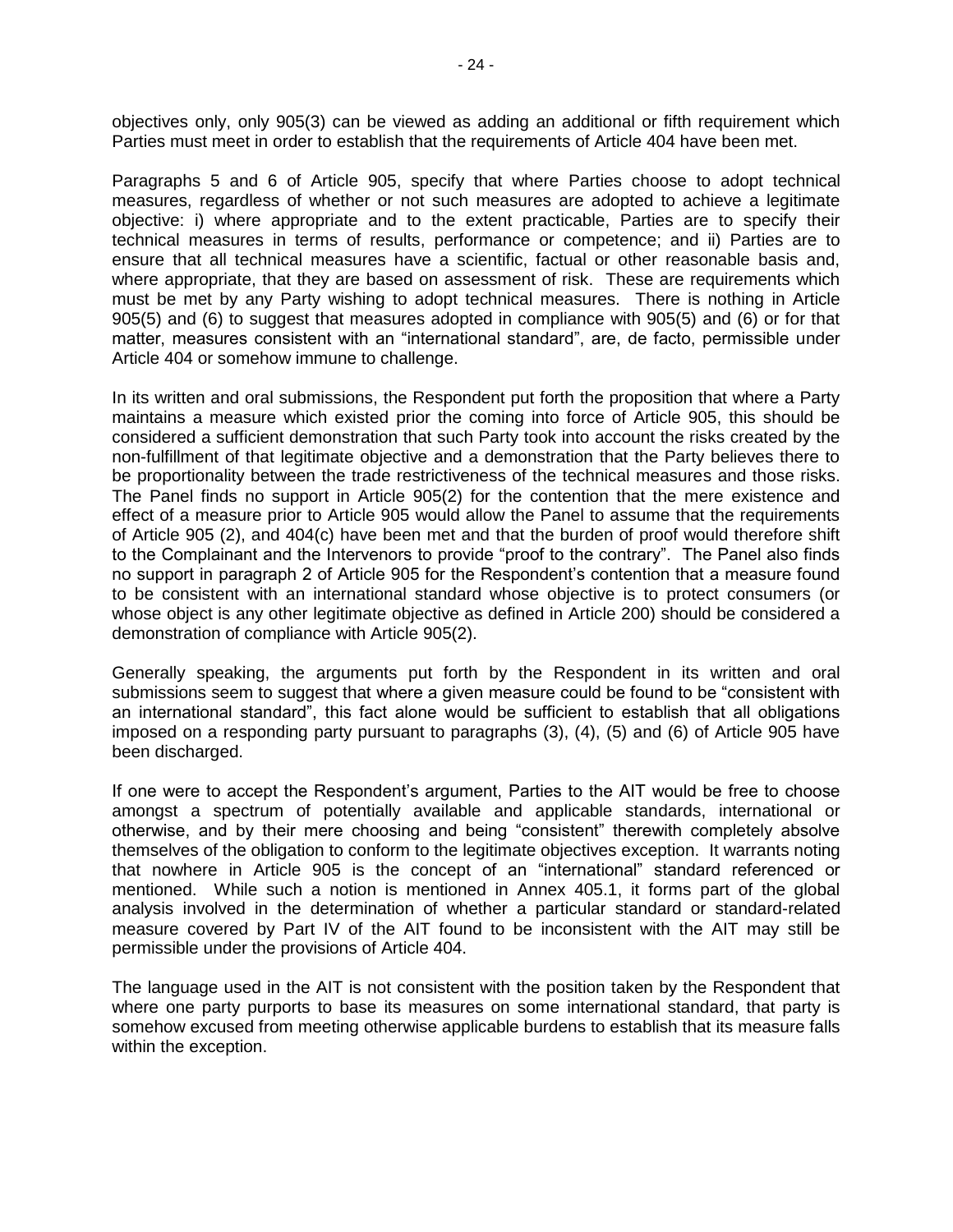Having found that section 4.1(1) of the FPA is inconsistent with the provisions of Article 403 of the AIT the Respondent has the burden of demonstrating that all of the requirements of Articles 404 and 905 have been met.

In this Report, the Panel found that the provisions of section 4.1 of the FPA operate to create an obstacle to internal trade, in that their prohibition of the use of the words "milk", "cream", "butter", "cheese" or a derivative of any of those words to designate a dairy product substitute, effectively creates a barrier to Parties' ability to sell milk, cream, butter or cheese alternatives by reason of their inability to use the proper words, in conjunction with other words, to describe their product.

The Respondent has argued throughout the proceedings that it adopted and maintained the provisions of section 4.1(1) of the FPA with a view to protect consumers, consumer protection being one of the legitimate objectives set out in Article 200 of the AIT.

The Panel accepts that, on proper evidence, the adoption of labelling measures could be justified as a consumer protection measure for the purpose of Article 404 (a). It is not necessary for the Panel to rule whether the Respondent established that the purpose of this particular labelling measure was consumer protection because the Panel finds that the Respondent has failed to discharge the burdens placed upon it in Article 404 (c) and Article 905 (2) to show that its measure is not more trade restrictive than necessary to achieve a legitimate objective and in Article 905(3) to show that its measure does not arbitrarily or unjustifiably discriminate between or among Parties, including between that Party and other Parties, where identical or similar conditions prevail.

The Respondent has offered no apparent scientific, factual or other reasonable basis for the adoption and maintenance of its measure nor has it shown that it has undertaken any effort to ensure a proportionality between the restriction on trade, which is a virtual prohibition, and the risk which would be created by any non-fulfillment of its legitimate objective to protect consumers.

In terms of Article 905(3), it is well established that Dairy Alternatives are produced, sold, labelled and consumed in all other provinces and territories in Canada. The Panel has received no evidence to suggest that consumers in Quebec are somehow physiologically different or have particular vulnerabilities or predispositions which would justify the degree of consumer protection, as compared with the restriction on trade, which flow from the Respondent's measures.

Having found that the Respondent has failed to establish the requirements of Articles 404(c) and 905(2) and (3) in regard to the provisions of section 4.1(1) of the FPA, it is not necessary for the Panel to proceed with an analysis as to compliance with Articles 401 and 402 nor with the analysis of the requirements under 404 (a), (b) and (d) and the remaining paragraphs in Article 905.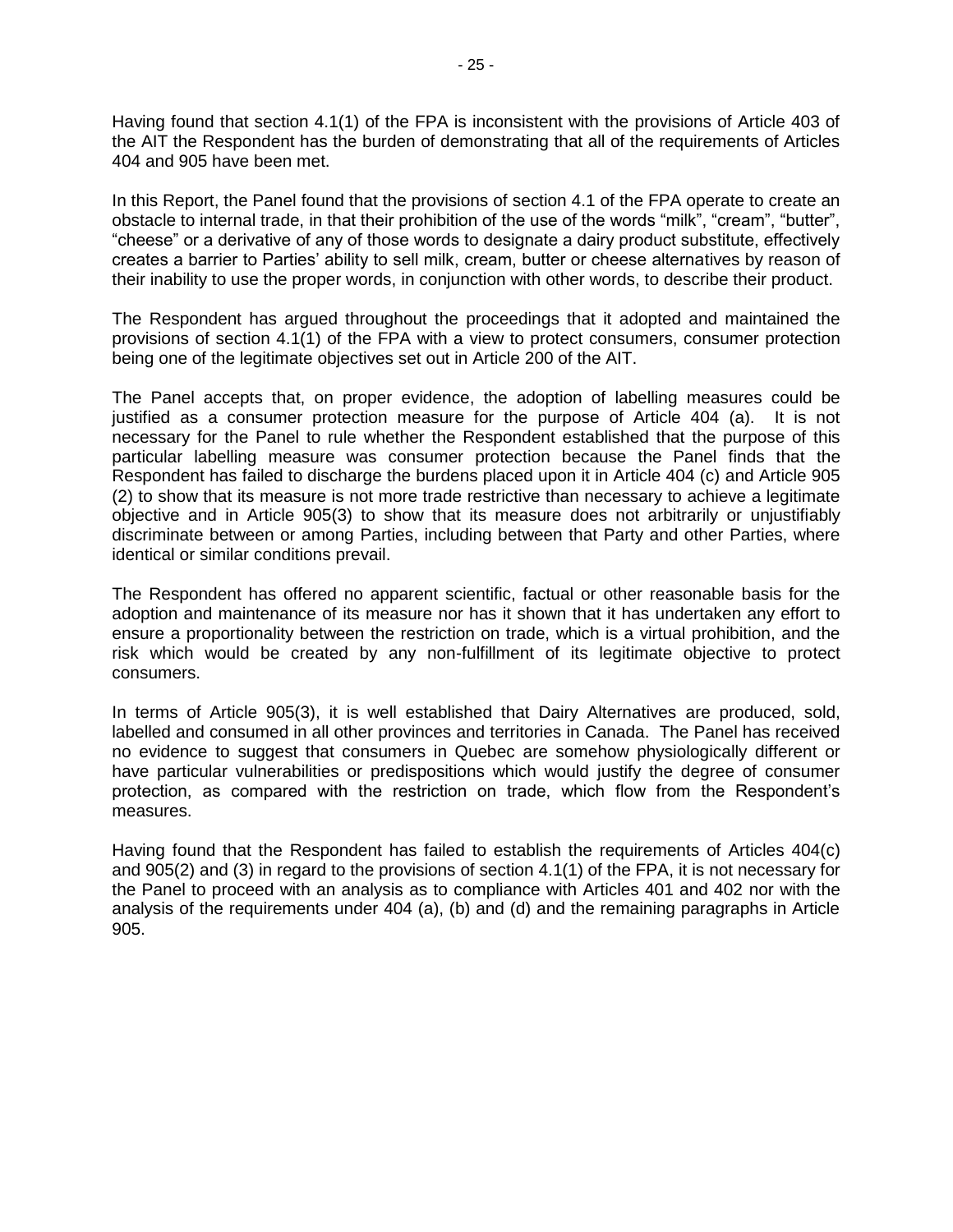#### **6 DETERMINATION OF IMPAIRMENT TO TRADE AND INJURY**

Article 1716 requires that the Panel's report contain a determination, with reasons as to whether the measures under review have impaired internal trade and caused injury.

As to the issue of injury, the Panel is mindful of the determination of the panel in *New Brunswick –Fluid Milk <sup>45</sup>*, the relevant part of which reads as follows on page 28 of its report:

*"With respect to injury Complainant alleges that the denial of a fluid milk distribution license in New Brunswick has caused significant injury to Complainant's prospects for growth and eroded its capability to respond to competition in the future. Complainant admits that it is difficult to quantify the extent of injury and submitted no documentation in that regard. The Panel notes that a complainant is not required under the Agreement to prove a demonstrated dollar amount to*  establish injury, nor is a Panel required to rule on the extent of injury. It is the view of the Panel *that the denial of the opportunity to be considered for a fluid milk distribution license in a manner that is fair and consistent with the Agreement is injury of itself, as is the denial of the opportunity to participate on an equal footing in the New Brunswick market*"

We agree with the statements of the Panel in that case and the Panel adopts the same reasoning in the present case.

The determination that the Respondent's Measures constitute an ongoing impediment to the internal trade of Dairy Alternatives is injury of itself.

#### **7 SUMMARY OF PANEL FINDINGS**

The summary of Panel findings set out below is provided for convenience only. The actual findings in this Report, above, and the reasoning and context within which they are made, should be considered authoritative. Accordingly, the Panel makes the following findings:

- a. Section 7.1 and 7.2 of the FPA are contrary to Quebec's commitments under the AIT Articles 401, 402 and 403.
- b. The issue of compliance of section 4.1 of the FPA with the AIT is properly before this Panel in this Dispute.
- c. Section 4.1(1) of the FPA is contrary to Quebec's commitments under the AIT Articles 403 and 905 of the AIT
- d. Section 7.1 and 7.2 of the FPA do not serve a legitimate objective
- e. While the Panel makes no ruling on the issue of whether the provisions of section 4.1(1) of the FPA serve the legitimate purpose of consumer protection, the Panel finds that even if such legitimate purpose was established, the provisions of section 4.1(1) cannot be justified under Articles 404 (c) and 905 (2) and (3).
- f. The Panel declines to make a ruling on the provisions of section 7.5 of the FPA and on sections 11.9.1, 11.9.2 and 11.9.4 of the Regulations

<sup>45</sup> Supra, note 32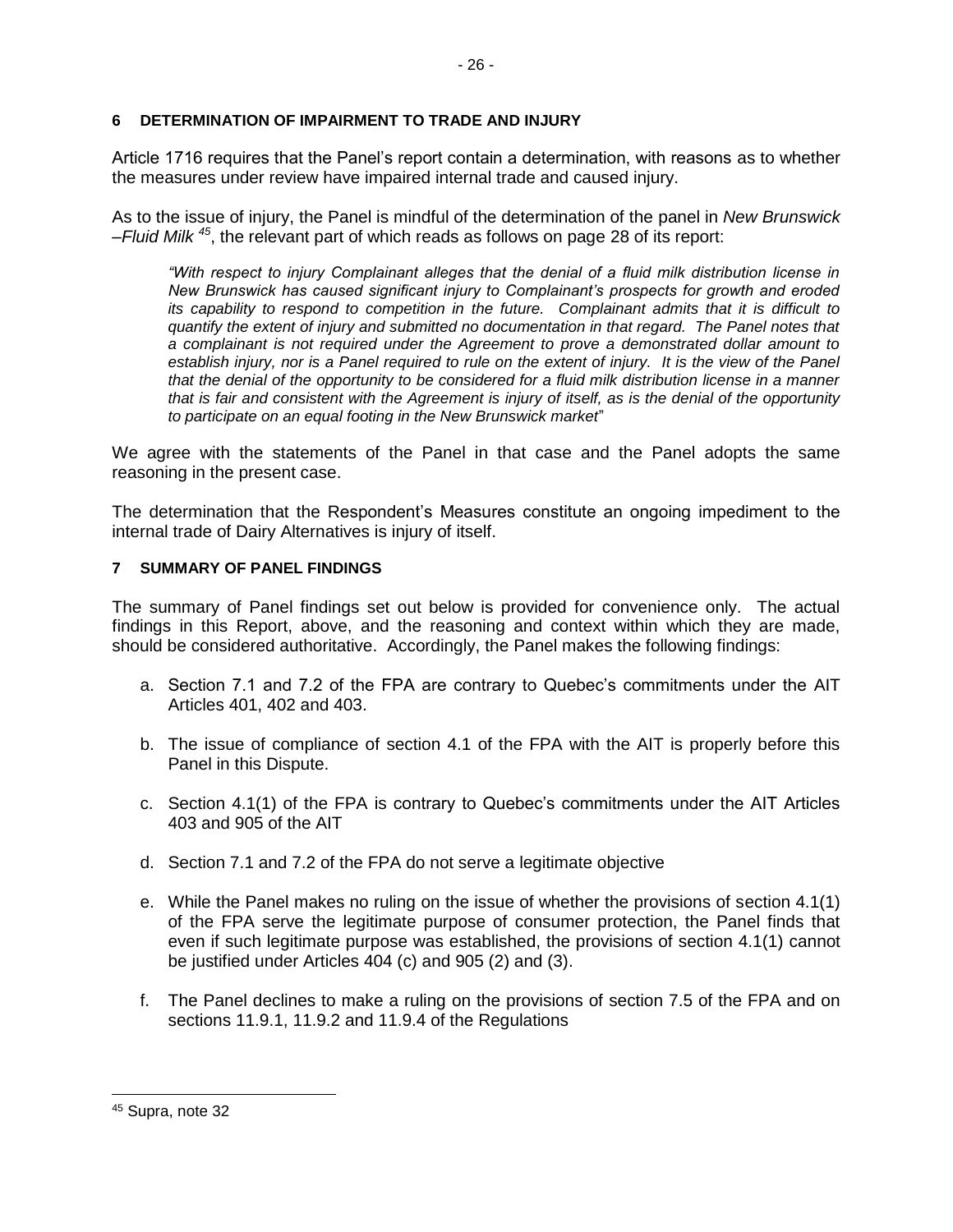g. Sections 4.1(1), 7.1 and 7.2 of the FPA constitute an ongoing impediment to internal trade and have caused injury.

#### **8 PANEL RECOMMENDATIONS**

For the reasons set out in this Panel's Report, the Panel makes the following recommendations:

- a. That Quebec repeal or amend those Measures which this Panel has determined to be non compliant with the AIT to bring them into compliance with the AIT no later than December 31, 2014, including those measures in the Regulations which are incidental to the non-compliant Measures.
- b. That until such time as compliance is effected, the Respondent refrain from enforcing those Measures which this Panel has determined to be non compliant with the AIT, including new prosecutions pursuant to such Measures.
- c. That there be some consideration given by the Parties to the AIT to the remarks of the Panel made in part 5.2 of this Report in terms of a review of Chapter Seventeen and the relevant Annexes thereto to provide for additional procedural elements allowing the Parties to narrow those issues which remain in dispute after the consultations process with more clarity and specificity, all of which would benefit the Parties to a Dispute as well as the Panel seized of such Dispute.

#### **9 ALLOCATION OF COSTS**

Rule 55 of Annex 1705(1) (Panel Rules of Procedure) of the AIT confers upon a Panel the discretion to apportion Operational Costs amongst the participating Parties.

The Complainant submits that the Panel should exercise its discretion and award an unequal division of costs in favour of the Complainant and the Intervenors. The Complainant alleges that such an award is justified by reason of the fact that (a) the non-compliance of the Measures with the provisions of the AIT was brought to the attention of the Respondent in excess of a year prior to the hearing and that despite a year long period of consultations prior to the Notice of Panel, the Respondent did not amend, repeal or bring the Measures into compliance with the Respondent's AIT commitments; (b) that the non-compliance of the Measures with the provisions of the AIT should have been evident to the Respondent after the 2004 Panel Report in the matter of *Ontario-Dairy Analogues I* and further evident after the 2010 Panel Report in the matter of *Ontario-Dairy Analogues II*.

The Complainant argues that the Respondent's long-standing knowledge that the Measures were not compliant with the AIT is "other relevant consideration" within the meaning of Rule 55 (c) that ought to guide and affect this Panel's apportionment of the operational costs.

The Intervenors, echo and support the position expressed by the Complainant.

The Respondent, in contrast, argued the absence of any justification for an unequal apportionment of Operational Costs in favour of the Complainant and the Intervenors. The Respondent's position is that the period of time between consultations and the request to establish a panel is irrelevant and that the mere fact that a Party does not amend impugned provisions shortly after a request for consultations is issued is not a basis for an unequal apportionment of Operational Costs. The Respondent also argued, reports issued by previous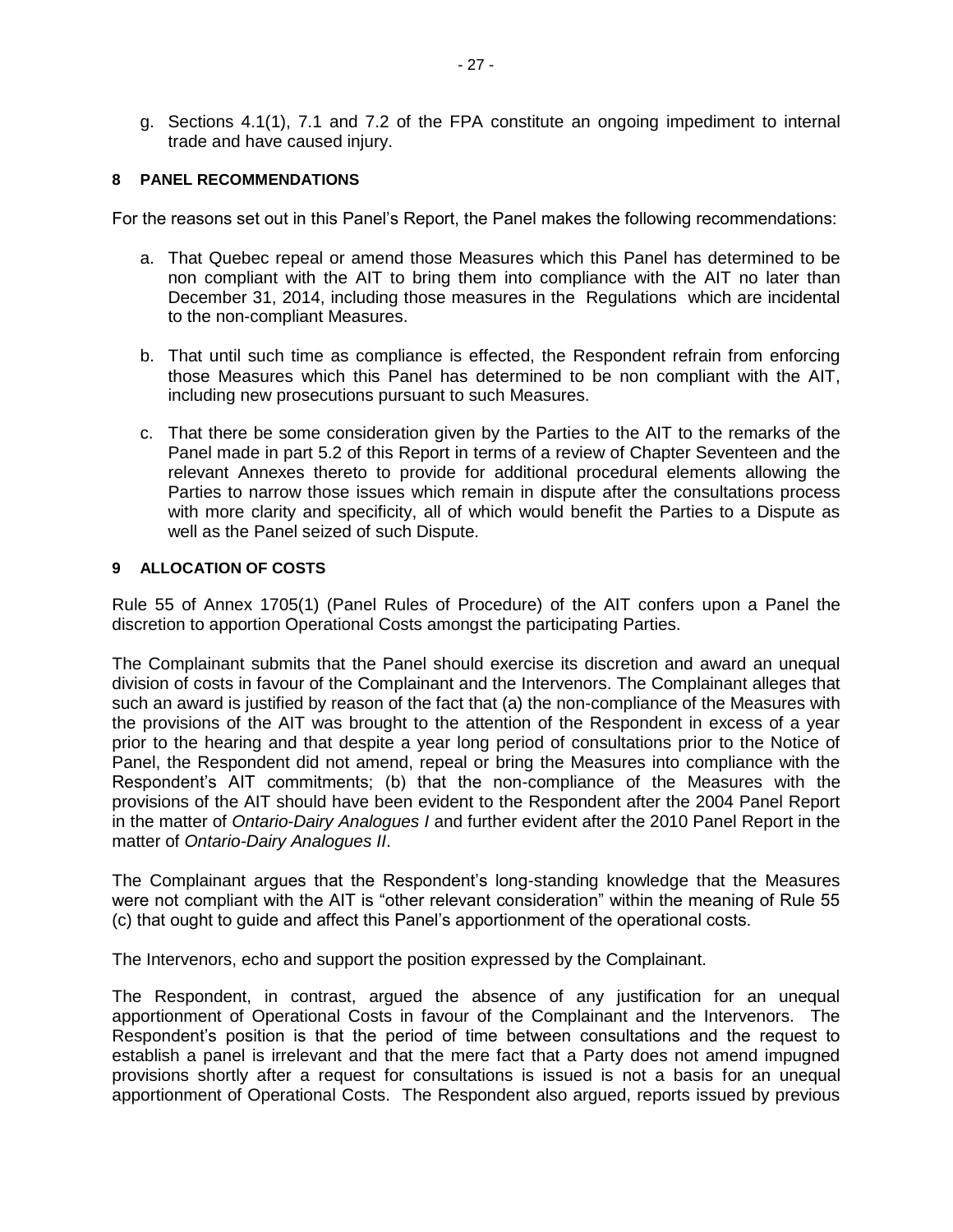panels and the conclusions therein could not operate as imputing to the Respondent longstanding knowledge that its measures were or could be non-compliant.

This Panel finds no basis to support the Complainant's and the Intervenors' contention that this matter warrants an unequal division of costs in favour of the Complainant and the Intervenors. We are not prepared to ascribe to the Respondent a "long-standing knowledge" of any noncompliance of measures with the AIT based on the fact that previous panels have, in the past, deemed similar measures to be non-compliant. If any such knowledge was to be derived from those reports, any Party to the AIT could have launched the consultation process shortly thereafter. Any "long-standing knowledge" flowing from such previous reports could be ascribed to any Party to the AIT and cannot form the basis of an unequal division of cost.

The consultation process is a process is designed to allow Parties to find common ground and to encourage Parties to find total or partial resolution of the issues on which they, presumably, have opposite view. The process is not designed to force or coerce any Party which disagrees with the view(s) of another Party (or Parties) to bring itself in line with such opposite views. Consequently, we fail to see how the period of time between consultations and the request to establish a panel can form the basis for an unequal apportionment of Operational Costs.

The Panel considers a fair allocation of Operational Costs to be:

- 50% to Québec;
- 35% to Saskatchewan;
- 5% to Alberta;
- 5% to British Columbia; and
- 5% to Manitoba.

Denisé A. LeBlanc QC (Chair)

**Bernard Jacob**  $\overline{OC}$ Sproule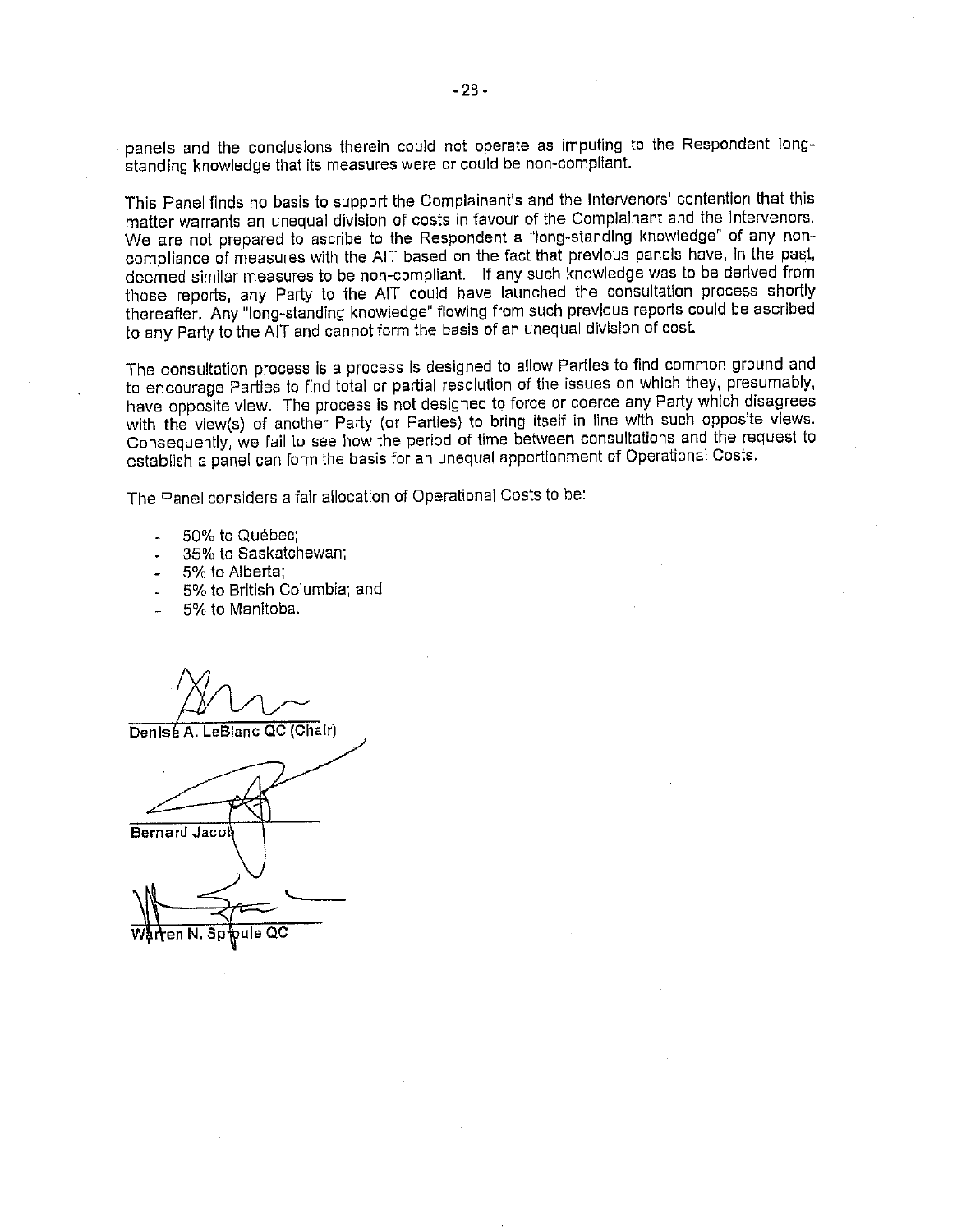#### **10 Dissenting Opinion (member Jacob)**

I agree with my colleagues about all aspects of the findings and reasons thereof except with respect to the interpretation given to Article 402 of the AIT. Based on my review of previous panels' decision and my understanding of the provisions of Articles 401, 402 and 403 as a whole, I am unable to conclude that Article 402 (Right of Entry and Exit) should be interpreted broadly, for the following reasons.

As underlined by my colleagues in their findings regarding Article 402, previous panels have given different interpretations to this provision, but the majority of panels have ruled in favor of a broad interpretation.

Following our review of the previous reports that ruled in favour of a broad interpretation<sup>46</sup>, we find that none of these decisions address the question of the overlapping of Section 402 with Sections 401 and 403.

In accordance with the general interpretation principles of contracts, each article of the AIT should be interpreted in light of the others so that each conserves its meaning and that the contract is coherent as a whole.

Accordingly, as it has been asserted by the Respondent, it would be superfluous to interpret Article 402 in the sense of it including sale restrictions, since such interpretation would completely undermine the application of Articles 401 (Non-discrimination) and 403 (Obstacle to Internal Trade)<sup>47</sup> and make these dispositions meaningless.

While it is true that Panel is not bound by previous rulings, I endorse the findings expressed in the AIT Panel Report in its *Report of the Article 1704 Panel Concerning the Dispute Between Alberta and Quebec Regarding Quebec's Measure Governing the Sale in Quebec of Coloured Margarine*, which states the following:

"In Alberta's view, the measure effectively does not allow the export into and sale of coloured margarine in Québec. Accordingly, it prevents the movement of coloured margarine across provincial boundaries into Québec.

In the Panel's view, the measure is more appropriately dealt with under Article 401 and potentially Article 403. In this respect, the Panel agrees with Québec that Article 402 appears to be derived from GATT Article V, which is aimed at freedom of transit and it should be given a different meaning and effect than Article 401 (akin to GATT Articles I and III) and Article 403 (akin to GATT Article XI).

Québec does not purport to restrict or prevent the movement of goods across its boundaries such that shipments of coloured margarine from Western or Central Canada are constrained from being shipped to the Maritime provinces. ».

 $\overline{a}$ 

<sup>46</sup> Report of the Article 1704 Panel Concerning the Dispute Between Nova Scotia and Prince Edward Island Regarding Amendments to the Dairy Industry Act Regulations, January 18, 2000; Report of the Article 1716 Panel Concerning the Dispute Between Farmers' Co-operative Dairy Limited of Nova Scotia and New Brunswick Regarding New Brunswick's Fluid Milk Distribution Licensing Measures, September 13, 2002; Report of the Article 1704 Panel Concerning the Dispute Between Alberta/British Columbia and Ontario Regarding Ontario's Measures Governing Dairy Analogs and Dairy Blends, November 10, 2004; Report of Article 1702(2) Summary Panel Regarding the Pre-Existing Dispute Concerning Ontario's Measures Governing Dairy Analogs and Dairy Blends, September 24, 2010.

<sup>47</sup> Transcript of the Hearing, pages 218.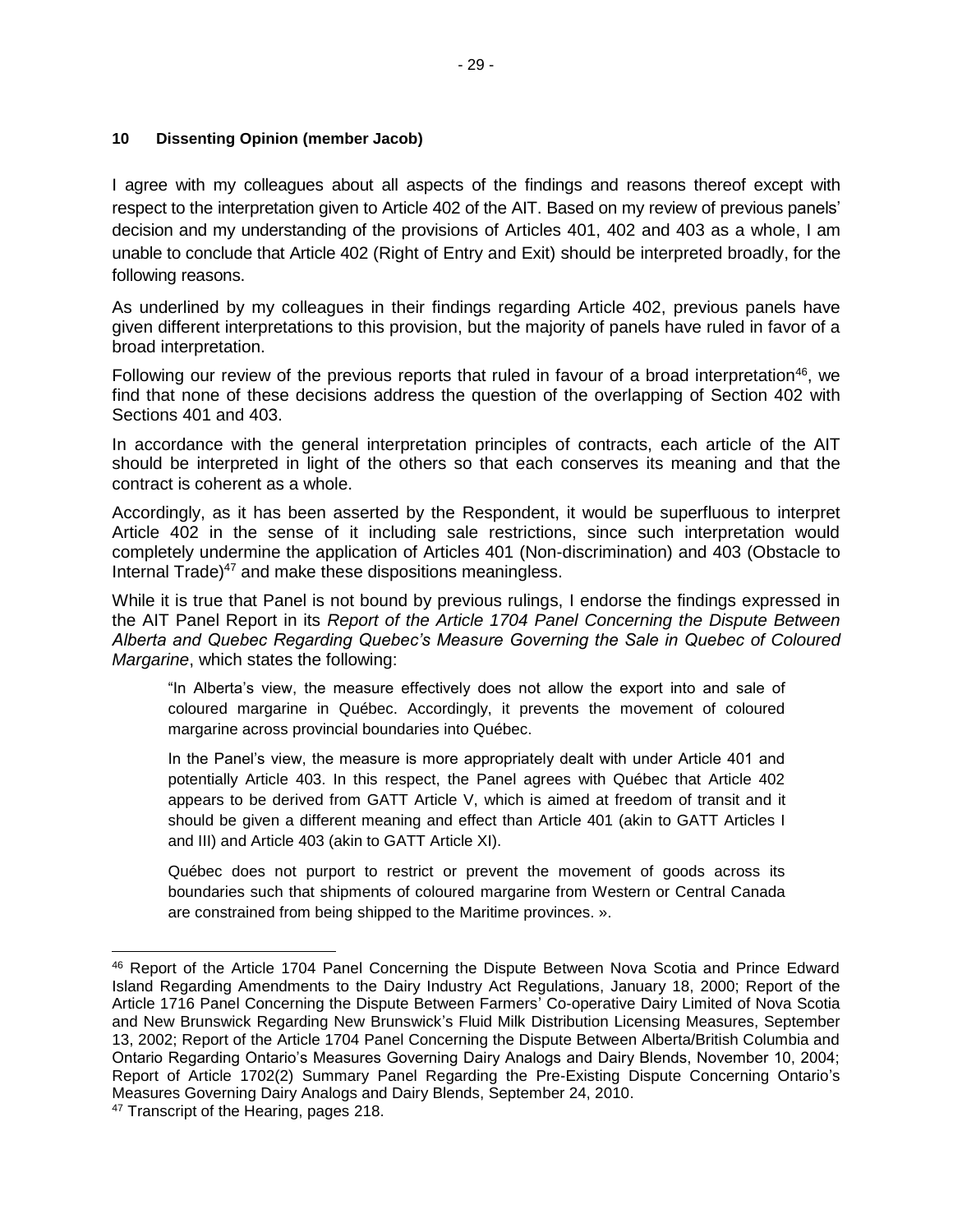A narrow interpretation of Article 402 is also more consistent with its wording and more precisely with the use of the expression "movement", which is defined, in the Merriam-Webster Dictionary<sup>48</sup>, as:

#### **Move**·**ment**

- *noun* \ˈmüv-mənt\
- : the act or process of moving people or things from one place or position to another

I do not agree with the Complainant's assertion that Article 402 should be interpreted broadly in order to protect the AIT Parties from a situation where a party indiscriminately prohibits certain categories of goods from the province. In fact, such situation would be in blatant contravention of Article 403 since it creates an obstacle of internal trade.

In that context, a narrow interpretation of Article 402 following which it only prohibits transit restrictions thus reconciles fully with the specific purposes of 401 (Non-discrimination) and 403 (Obstacle to Internal Trade).

In light of the above, Section 7.1 and 7.2 do not restrict entry, export or transit of Dairy Alternatives within the meaning of Article 402. The measure of Section 7.2 does create a restriction on the movement of Dairy Alternatives across Québec where Dairy Alternatives are destined for consumption within Québec. However, it does not prevent the movement/transit of Dairy Alternatives whether within, in or out of the province.

Nonetheless, I agree with my colleagues that Section 7.1 and 7.2 are inconsistent with Articles 401 and 403 of the AIT since they create discrimination between Dairy Alternative and other dairy products and it is a potential obstacle to trade, but do not restrict the transit of goods as prescribed in Article 402.

As stated in the Rule 10 of Annex 1813 (Rules of Interpretation) of the AIT, the onus was on the Complainant to demonstrate that Section 7.1 and 7.2 of the FPA are inconsistent with Article 402:

*10. A Party asserting that a measure or proposed measure is inconsistent with the provisions of this Agreement has the burden of establishing that inconsistency.*

I believe the Complainant did not meet its burden of proof since it did not put forth any arguments with respect to the restriction of Section 7.1 and 7.2 of the FPA on the Dairy Alternatives' right of entry or exit<sup>49</sup>. Therefore, I hereby find that the provisions of Section 7.1 and 7.2 of the FPA are not inconsistent with Article 402 of the AIT.

<sup>48</sup> Merriam-Webster.com. Merriam-Webster, 2011. Fri. 14 March, 2014

<sup>49</sup> Transcript of the Hearing, pages 67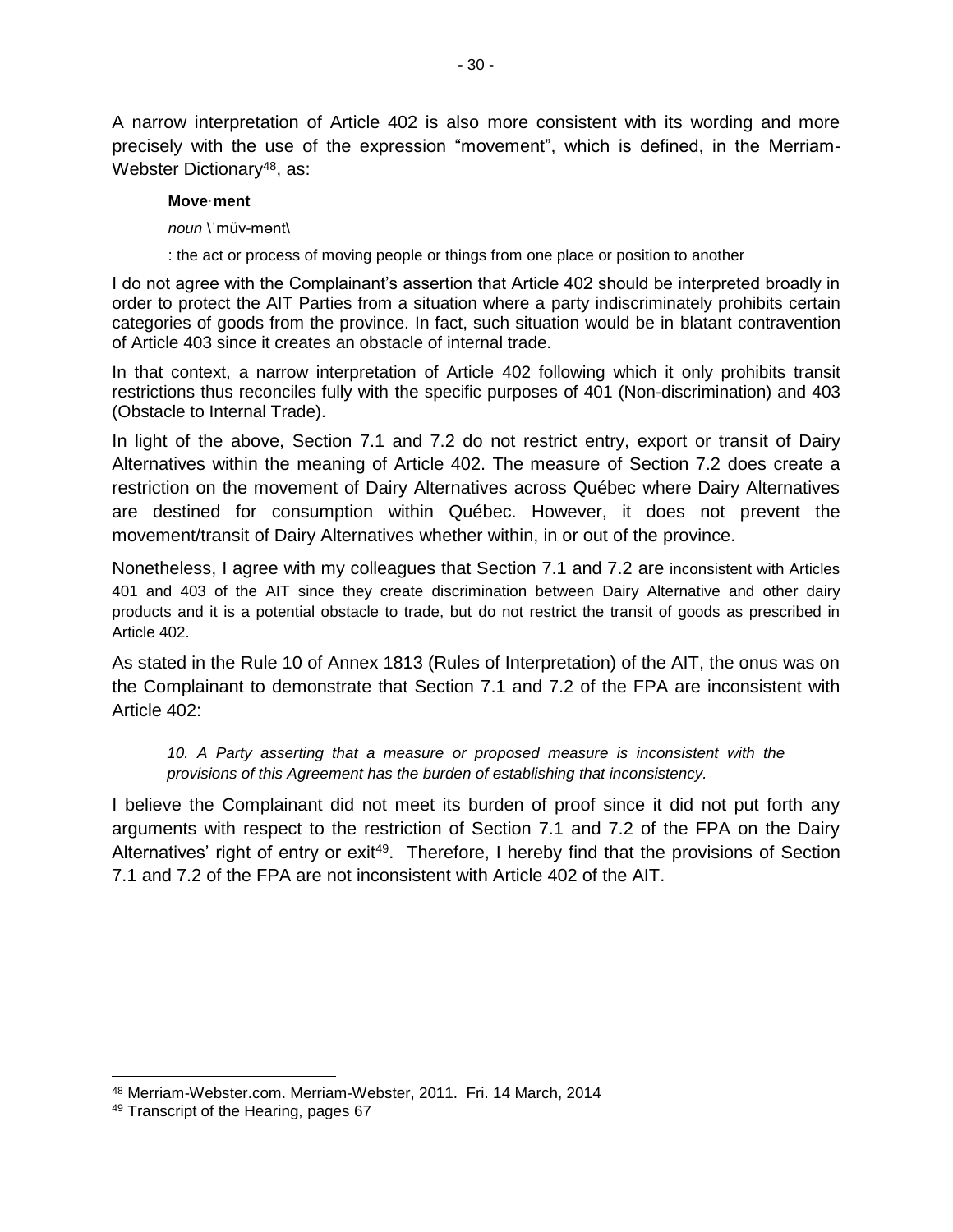### **APPENDIX A Participants in the Panel Hearing**

#### **Panel**

Denise A. LeBlanc QC (Chair) Bernard Jacob Warren N. Sproule QC

#### **Saskatchewan CONSISTENT CONSISTENT CONSISTENT CONSISTENT CONSISTENT CONSISTENT CONSISTENT CONSISTENT CONSISTENT CONSISTENT CONSISTENT CONSISTENT CONSISTENT CONSISTENT CONSISTENT CONSISTENT CONSISTENT CONSISTENT CONSISTE**

Mr. Alan Jacobson Mr. Alan Jacobson Senior Crown Counsel **Avocat** Avocat Ministry of Justice and Attorney General Ministère de la Justice du Québec Government of Saskatchewan

#### Other Participants **Avocat**

Mr. Theodore J. C. Litowski Crown Counsel **Marie-Andrée Marquis** Marie-Andrée Marquis Ministry of Justice and Attorney General Représentante du Commerce Intérieur<br>
Représentante du Commerce Intérieur<br>
Executive Council – Intergovernmental

Ms. Nadette Schermann Commerciale Senior Trade Analyst Government of Saskatchewan **Other Participants** 

Rob Swallow **Patrick Muzzi** Saskatchewan Agriculture **Directeur** Directeur

#### Spokesperson Spokespersons

Me Raymond Tremblay Ministère de la Justice du Québec

Executive Council – Intergovernmental Affairs Direction de la Politique Internal Trade Representative Ministère des Finances et de l'Économie

Direction de la Politique Commerciale Ministère des Finances et de l'Économie

Jean-François Raymond **Directeur** Direction de la Politique Commerciale Ministère des Finances et de l'Économie

Lucie Demers Conseillère Direction de la Politique Commerciale Ministère des Finances et de l'Économie

Laval Poulin Directeur des Politiques Commerciales et Intergouvernementales Direction de la Politique Commerciale Ministère des Finances et de l'Économie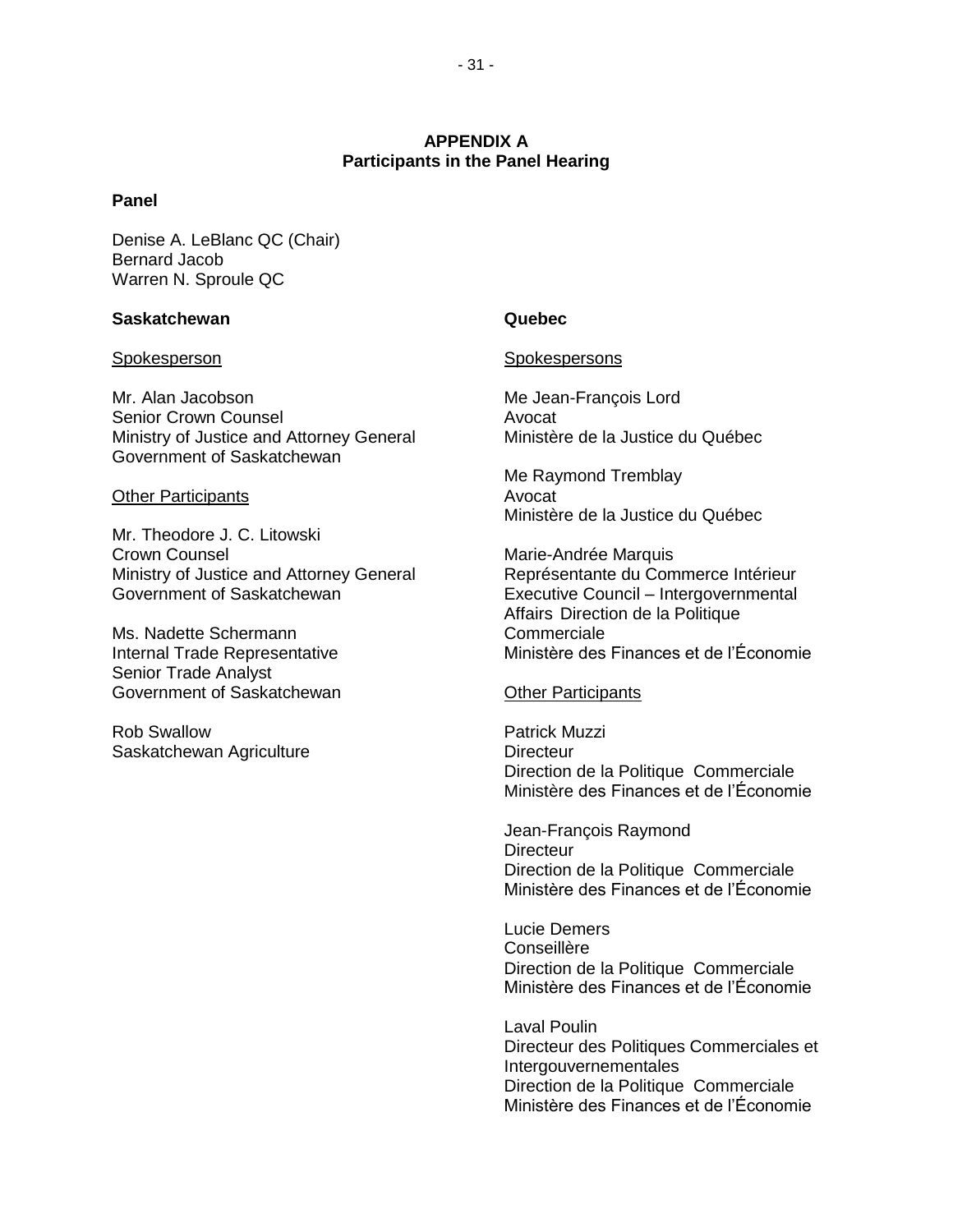Spokesperson Spokesperson

Shawna K. Vogel **Mr.** Jeffrey Thomas Counsel to the Government of Alberta **Borden Ladner Gervais LLP** 

#### **Other Participants Other Participants**

Shawn Robbins **Matthew C. Carnaghan** Executive Director **Internal Trade Representative** Trade Policy – Domestic, International and Government of British Columbia Intergovernmental Relations

Richard Skelton Senior Trade Policy Officer

Antony Samarawickrema Trade Policy Analyst Agriculture and Rural Development Government of Alberta

Alexandra Poiré Coordonnatrice des relations fédéralesprovinciales Ministère de l'Agriculture, des Pêcheries et de l'Alimentation

Jean Dalati Coordonnateur en législation et réglementation Ministère de l'Agriculture, des Pêcheries et de l'Alimentation

Michel Lamontagne Conseiller expert en développement et réglementation en salubrité des aliments Ministère de l'Agriculture, des Pêcheries et de l'Alimentation

Michel Houle Directeur du soutien à l'inspection Ministère de l'Agriculture, des Pêcheries et de l'Alimentation

Renée Roy Direction du soutien à l'inspection Ministère de l'Agriculture, des Pêcheries et de l'Alimentation

#### **Alberta British Columbia**

Dentons Canada LLP Counsel to the Province of British Columbia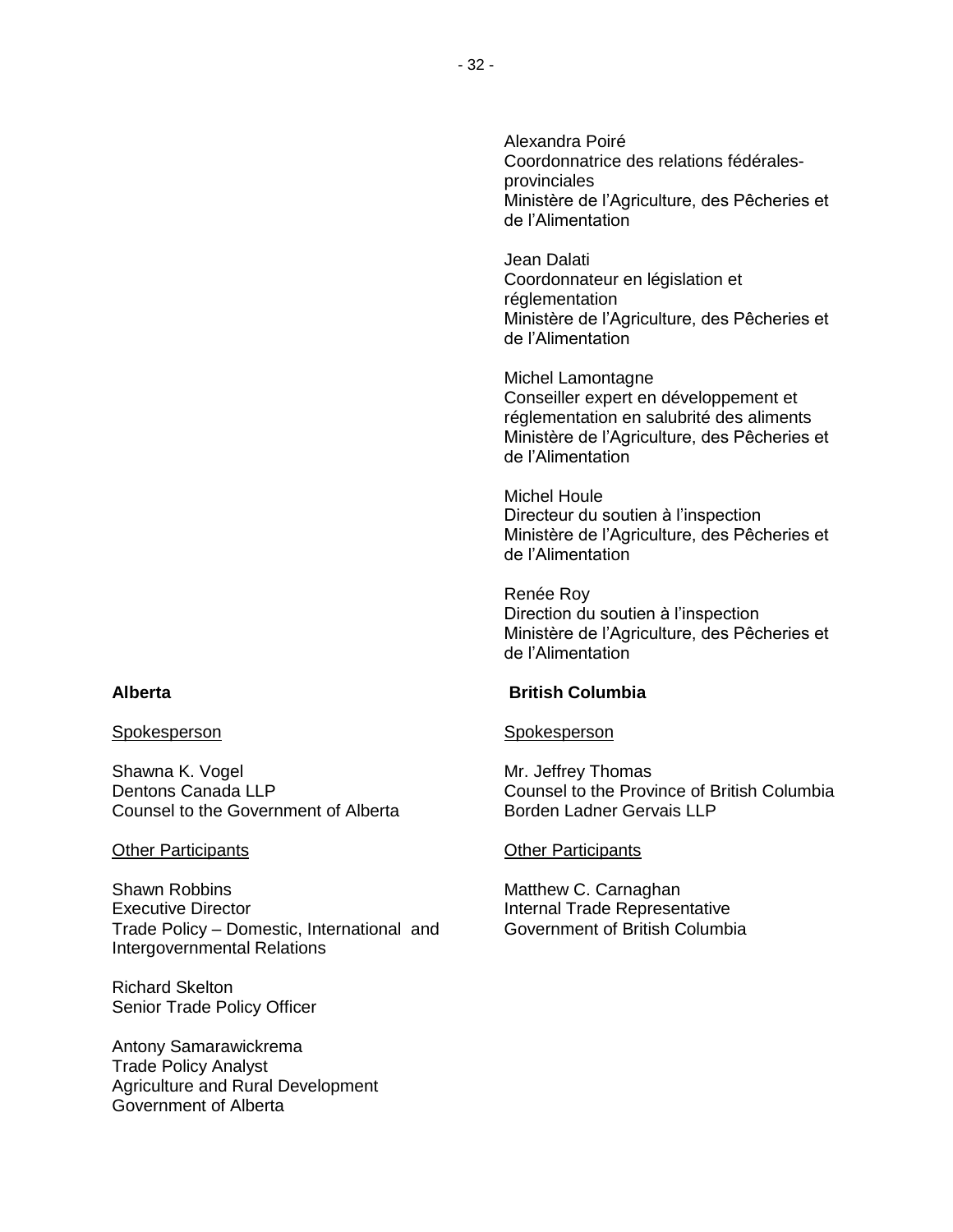# **For Manitoba**

Tami Reynolds Senior Policy Analyst Entrepreneurship, Training & Trade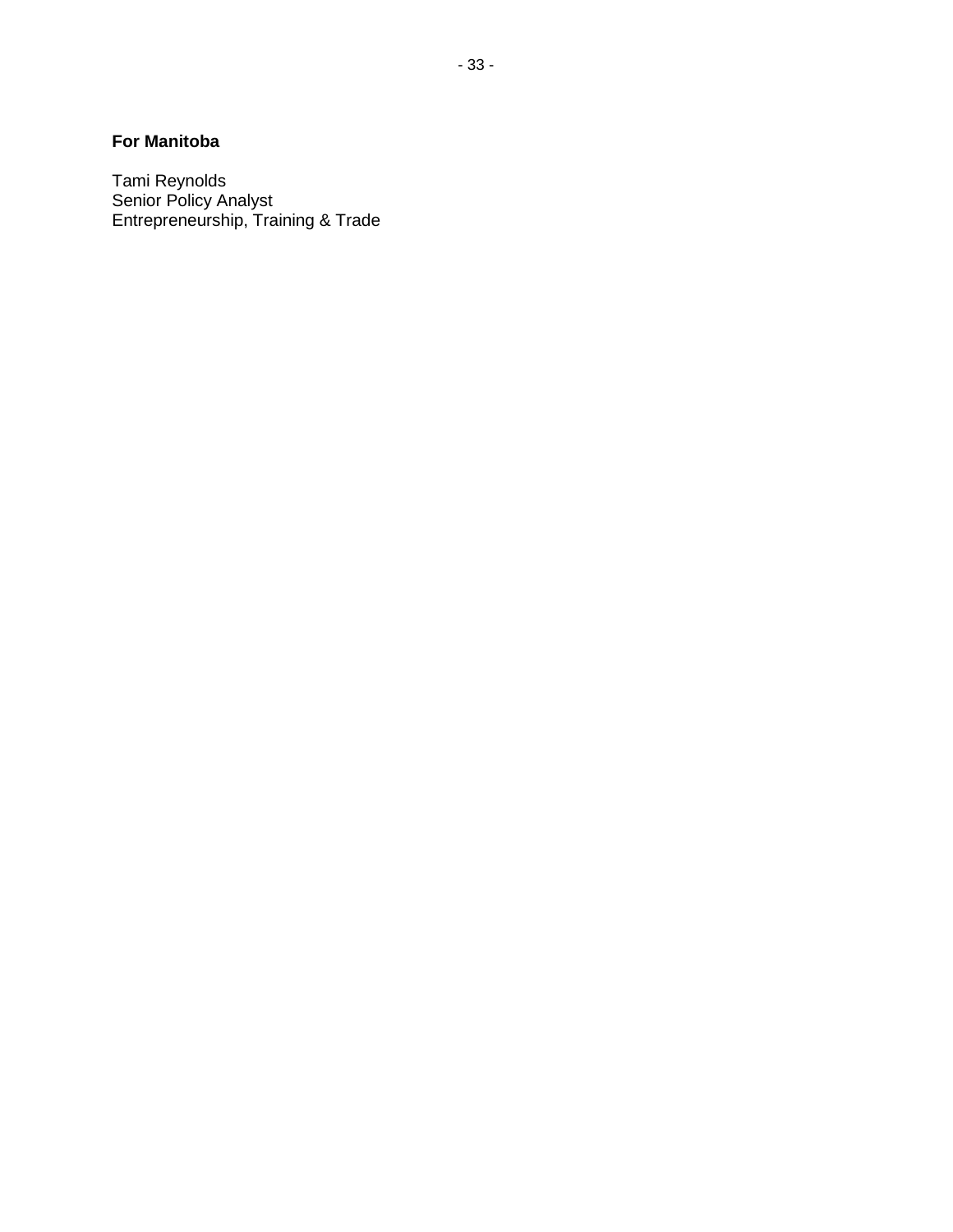#### **APPENDIX B**

#### **PANEL'S DECISION OF OCTOBER 16, 2013:**

#### **IN THE MATTER OF AIT dispute: 12/13 – 09 Edi Oil: SK v. QC on measures regarding Dairy Blends, Dairy Analogues and Dairy alternatives**

#### **Panel Decision Following a Pre-Hearing Conference Held on October 7, 2013**

**WHEREAS** on July 1, 1995, the Agreement on Internal Trade (the "AIT"), signed by representatives of each Canadian province and a representative of the federal government, came into force; and

**WHEREAS** a dispute has arisen as between the Government of Saskatchewan ("Saskatchewan") and the Government of Quebec ("Quebec") (the "Dispute") in regard to certain restrictions on trade relating to products known as Dairy Blends and Dairy Analogs (collectively referred to as Dairy Alternatives"); and

**WHEREAS** the Governments of Alberta, British Columbia, and Manitoba (the "Intervenors") are Intervenors in the Dispute within the meaning of Article 1703 (9.1) of the AIT; and

**WHEREAS** Saskatchewan has alleged that certain measures of the Government of Quebec, found in *The Food Products Act,* R.S.Q., c. P-29 and the associated *Regulations Respecting Food,* R.S.Q., c. P-29, R. 1, (the "Quebec Legislation") are barriers to the trade of Dairy Alternatives in Canada and that such measures contravene Quebec`s commitments pursuant to the AIT; and

**WHEREAS** on June 17, 2013, Saskatchewan formally requested the establishment of a Panel in accordance with the provisions of Article 1703(1) of the AIT (the "Panel") to preside over all proceedings between the Parties, including a hearing pursuant to the provisions of rule 32 of Annex 1705(1) of the AIT (the "Hearing"); and

**WHEREAS** on September 19, 2013, a Bill 56 entitled "Loi modifiant la Loi sur les produits alimentaires" (« Bill 56 ») was introduced into the National Assembly of Quebec; and

**WHEREAS** Bill 56 purports to repeal certain provisions of the Quebec Legislation; and

**WHEREAS** on September 24, 2013, Quebec formally requested that the proceedings relating to the Dispute be suspended until such time as the National Assembly of Quebec has enacted bill 56; and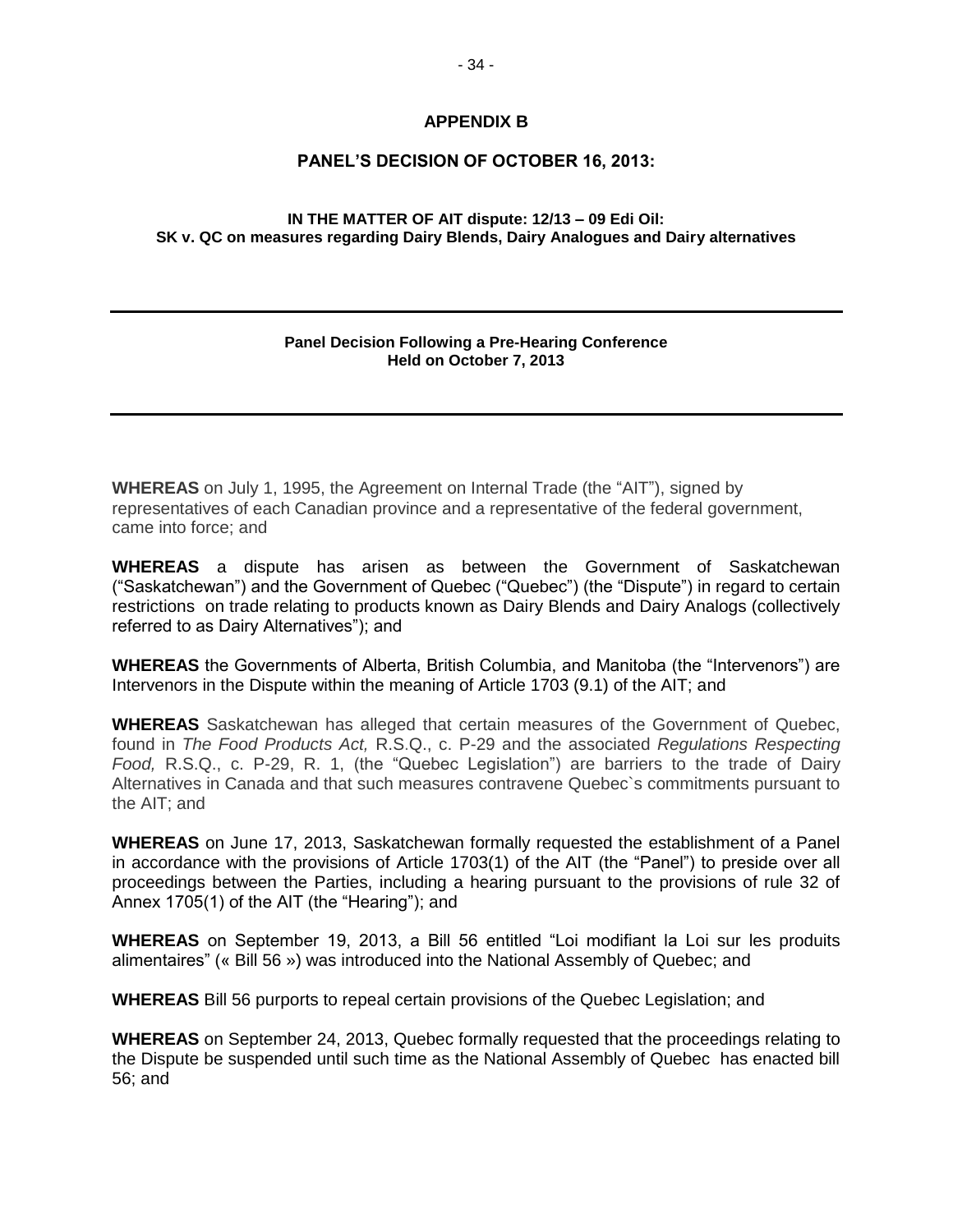**WHEREAS** Saskatchewan and each of the Intervenors oppose Quebec`s request for a suspension of the proceedings relating to the Dispute; and

**WHEREAS** on October 7, 2013, during the course of a pre-hearing conference (the "Pre-Hearing Conference"), the Panel heard submissions made on behalf of Quebec, Saskatchewan and each of the Intervenors the issue of the suspension of the proceedings relating to the Dispute and on certain other issues raised as a result thereof;

#### **IT IS HEREBY DECIDED that:**

- 1. In response to the request by Quebec to suspend the proceedings relating to the Dispute, the Panel finds that:
	- a. the Panel`s authority and jurisdiction to order a suspension of the proceedings is set out in Article 1707 (4) of the AIT and the provisions of any rule contained within Annex 1705(1) should not and cannot be construed to extend or limit the jurisdiction of this Panel or any other panel established pursuant to Article 1703(1) of the AIT; and
	- b. in view of the positions put forth by each of the parties during the Pre-Hearing Conference, the Panel is of the view that there is no basis for granting Quebec`s request for a suspension of the proceedings relating to the Dispute "*in order to negotiate a mutually satisfactory resolution*" pursuant to the provisions of Article 1707 (4) of the AIT and the Panel hereby denies Quebec`s request.
- 2. In response to the request by Saskatchewan to submit an additional written submission, the Panel will allow Saskatchewan`s request provided that Saskatchewan`s additional written submission shall be restricted to those issues raised by Quebec in its main submission which were not raised by Saskatchewan in its main submission. The deadline for filing of the additional written submission by Saskatchewan shall be November 15, 2013.
- 3. In response to the request by Quebec to submit an additional further submission in response to the additional written submission of Saskatchewan referenced in paragraph 2, above, the Panel will allow Quebec to submit and additional written submission only in accordance with the following:
	- a. Quebec may submit an additional written submission only on new issues raised by Saskatchewan, if any, in its additional written submission; and
	- b. No later than December 8, 2013, Quebec shall confirm in writing to the Panel, and to the other Parties, whether it intends to submit or to not submit any such additional written submission and, in the event that Quebec does intend to submit such additional written submission, it shall outline the new issues which will be the subject of the additional written submission; and
	- c. Any additional written submission by Quebec made in accordance and in compliance with the provisions of paragraphs a. and b., above, shall be filed no later than December 30, 2013.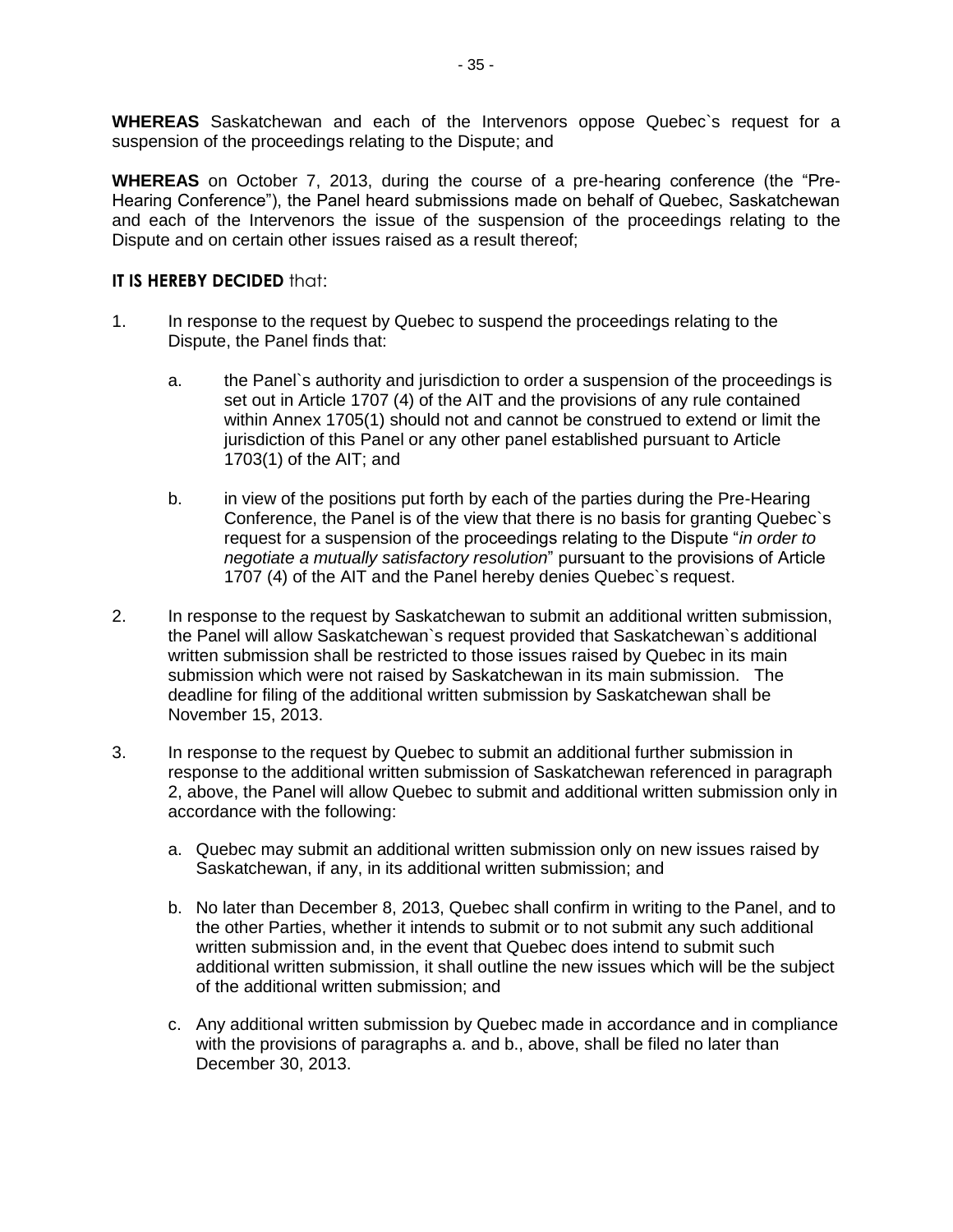- 4. To the extent that the provisions of rule 32 of Annex 1705(1) stipulate that the Panel shall fix the date for the Hearing within 30 days of receipt of the last written submission, which was September 23, 2013, the Panel relies on the provisions of rule 32 and 3.6 of said Annex 1705(1) and hereby sets January 8, 2014 as the date of the Hearing, which Hearing will be held in Quebec City at a location to be determined in due course.
- 5. In response to the request by Manitoba to participate in the Hearing of January 8, 2014 by electronic means, the Panel denies this request.

The decisions of the Panel outlined herein are unanimous.

While Quebec`s request for a formal suspension of the proceedings has been denied, the members of the Panel strongly encourage all parties concerned, in accordance with the spirit of the AIT, to explore a satisfactory resolution of the Dispute, or some of the issues raised within the Dispute, prior to the date of Hearing.

**DATED** this \_16\_\_ day of October 2013.

Originally signed by

\_\_\_\_\_\_\_\_\_\_\_\_\_\_\_\_\_\_\_\_\_\_\_\_\_\_\_\_\_\_\_\_\_\_\_ Denise A. LeBlanc, Q.C., Panel Chair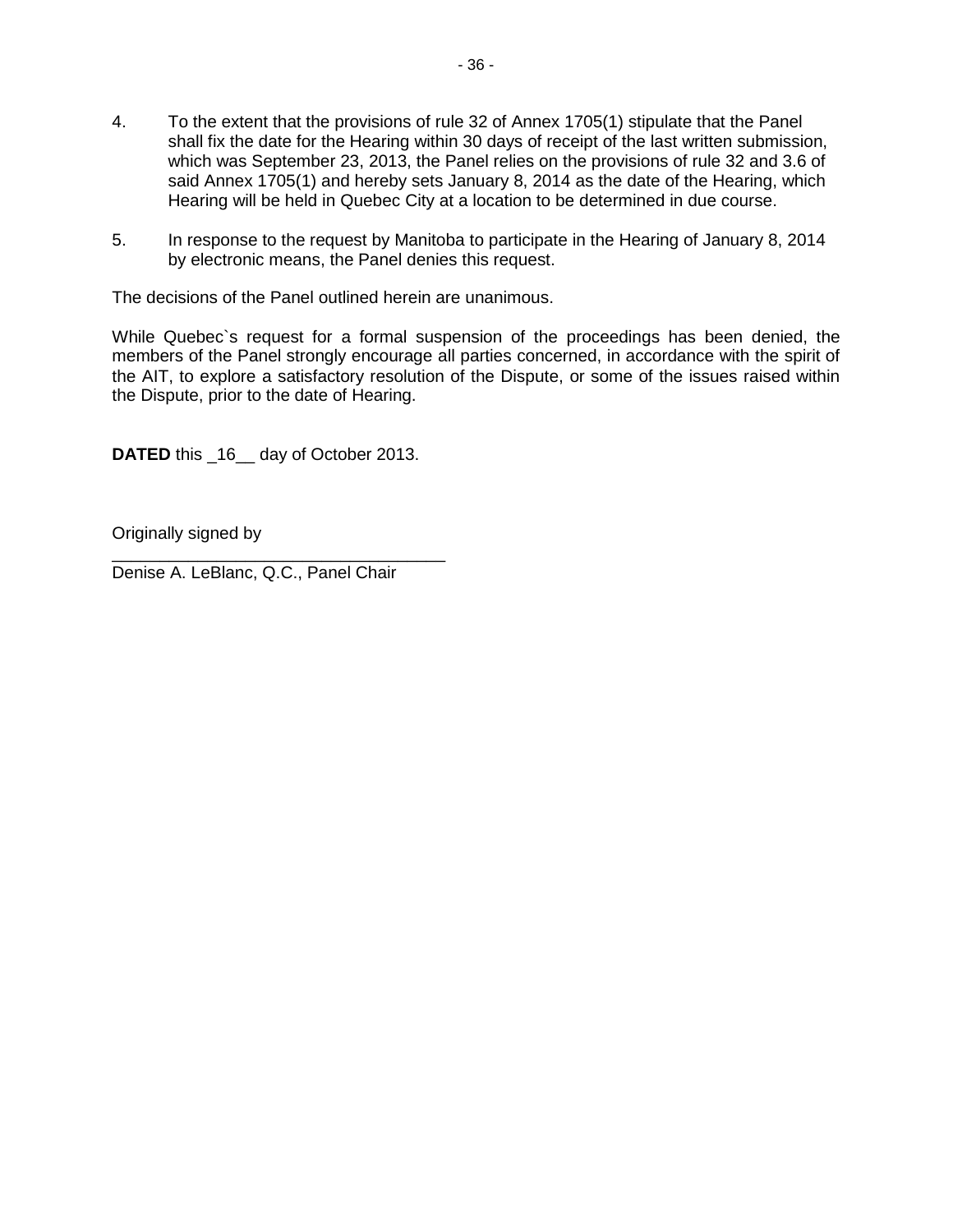#### **APPENDIX C**

#### **PANEL'S ORDER OF FEBRUARY 11, 2014:**

#### **IN THE MATTER OF AIT dispute: 12/13 – 09 Edi Oil: SK v. QC on measures regarding Dairy Blends, Dairy Analogues and Dairy alternatives**

#### **Panel Order Following the Hearing Held on January 8, 2014**

**WHEREAS** the Panel is seized of the dispute in regard to certain restrictions on trade relating to products known as Dairy Blends and Dairy Analogs between the Government of Saskatchewan ("Saskatchewan"), as a Complaining Party, and the Government of Quebec ("Quebec"), as the Complaint Recipient (the "Dispute"), and wherein the each of the Government of Alberta ("Alberta"), Government of British Columbia ("British Columbia") and Government of Manitoba ("Manitoba") is an Intervenor, (collectively the "Parties"); and

**WHEREAS** on January 8, 2014, the hearing of the Dispute pursuant to the provisions of the Agreement on Internal Trade (the "AIT") was held in Quebec City (the "Hearing") and the Panel heard oral submissions made on behalf of each of the Parties; and

**WHEREAS** Annex 1705(1) to Chapter Seventeen of the AIT provides for certain Rules of Procedure with respect to Panel Proceedings conducted pursuant to Chapter Seventeen; and

**WHEREAS** Rule 39 of Annex 1705(1) provides that the time period for the release of the Panel`s Report following the Hearing is 45 days after the date of completion of the Hearing; and

**WHEREAS** Rule 3.6 of Annex 1705(1) confers upon the Panel the discretion to extend or abridge the time limits fixed by the rules or otherwise fixed by the particular Presiding Body, either before or after their expiry; and

**WHEREAS** Article 1706 (2) of Chapter Seventeen provides that if the Panel cannot release its final Report within the period stipulated in Rule 39 of Annex 1705(1), it shall inform the Parties in writing of the reasons for the delay together with an estimate of the date by which it will issue its Report; and

**WHEREAS** the time required for the translation of the Panel`s Report is included in the time period provided for in Rule 39 of Annex 1705(1); and

**WHEREAS** the Panel has determined, after due consideration, that it will be unable to produce its Report and its translation within the time period provided for in Rule 39 of Annex 1705(1);

#### **IT IS HEREBY ORDERED** that:

- 1. The time period for the delivery of the report of the Panel pursuant to section 39 of Annex 1705(1) is hereby extended in accordance with the provisions of section 3.6 of Annex 1705(1) and Article 1706(2).
- 2. The Panel shall issue its Report no later than Monday, March 31, 2014.

**DATED** this 11 day of February, 2014.